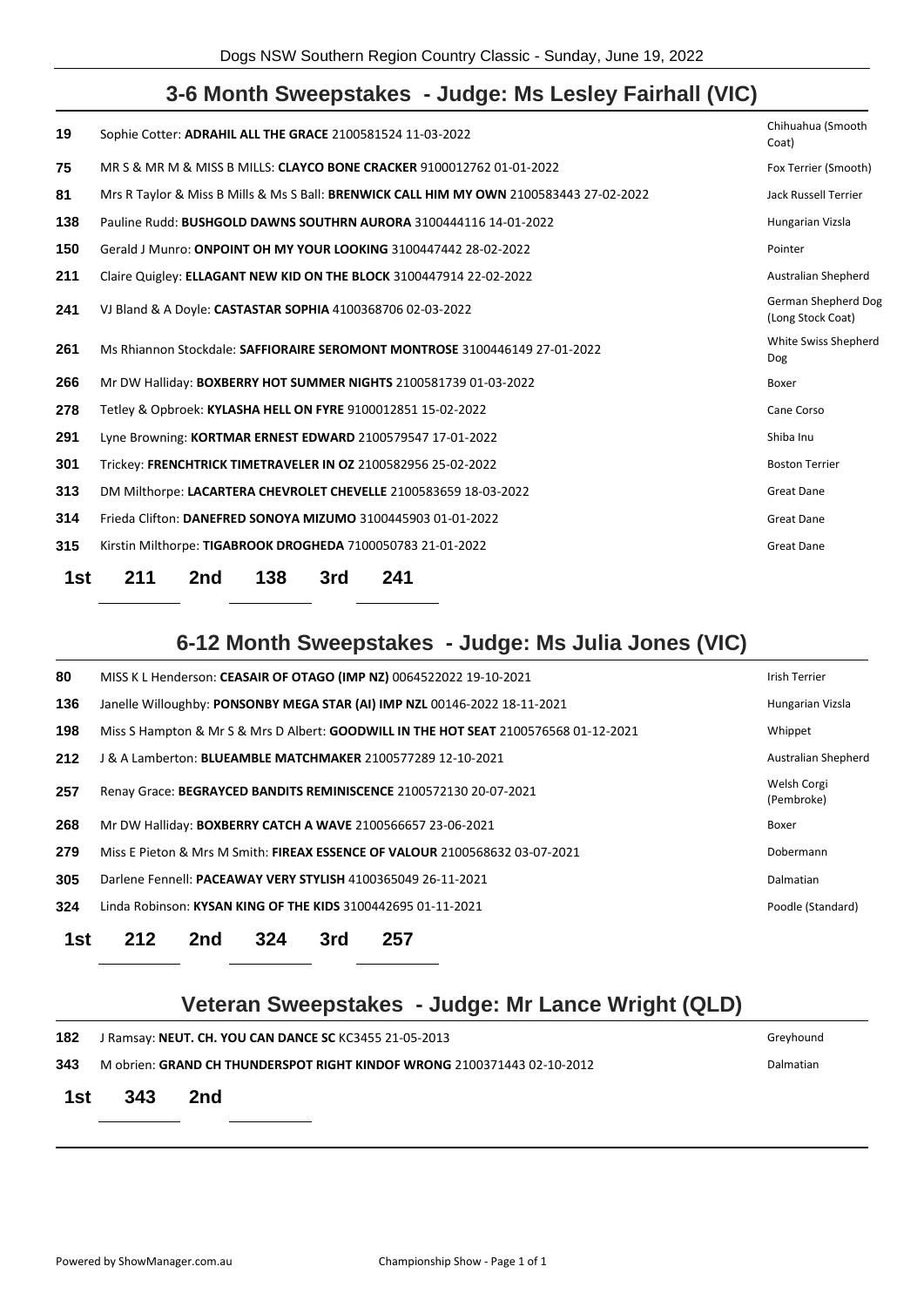## Group 1 - Toy Group

## Ms Lesley Fairhall (VIC)

#### Start Time:

#### Cavalier King Charles Spaniel

#### **Class 2 - Minor Puppy Dog**

1 K & M Munro: **CHEVALOVE MEMPHIS** 2100576322 29-11- 1st\* 2021: Chevalove Kings Of Leon - Chevalove Liberty Belle

#### **Class 3 - Puppy Dog**

2 Mrs L Morris: **COLOORA WHATEVER THE REASON** 2100574373 18-09-2021: Nld Ch Nld Jr Ch Whatever Of An Excellent Choice (Imp Nld) - Coloora Lika Whisper **1st\***

#### **Class 4 - Junior Dog**

- 3 Cara Letson: **ERTAE TOO COOL FOR SCHOOL** 2100569854 04-05-2021: Ch Suebeau Cool Design - Ch Ertae Nebrasken Wynter Absent
- 4 K & M Munro: **CHEVALOVE BACKTODAFUTURE** 2100558829 20-02-2021: Ch Suebeau Cool Design - **1st\*** <u>LALCONS</u><br>Chevalove Secret Affaire

#### **Class 5 - Intermediate Dog**

5 Mrs L Morris: **COLOORA STRIKE FORCE ONE** 2100554103 11-12-2020: Kingdomravello Love From Spain (Imp Esp) - Dabenville Glitter In The Wind At Coloora Absent

#### **Class 10 - Australian Bred Dog**

- 6 C Letson & S Arthur: **CH SUEBEAU COOL DESIGN** 3100376526 01-06-2018: Ch Caribelle Ice Cold But Cool (Ai)
	- 1st<sup>\*</sup> <sup>5100376526</sup> UI-06-2018: Ch. Suebeau Royal Wonder

#### **Class 11 - Open Dog**

| 7<br>2nd    | Mr S Wraith: CH MATMOR REMY MARTIN 3100346433 24-<br>07-2016: Supch Matmor A Scandalous Affair - Matmor<br>Veuveclicquot      |
|-------------|-------------------------------------------------------------------------------------------------------------------------------|
| 8<br>$1st*$ | Mrs L Morris: CH COLOORA ICE ON FIRE 2100487368 24-<br>11-2017: Ch. Caribelle Icy Cold But Cool (Ai) - Coloora Party<br>Shoes |

Ch **8** Pts **11** Res **4**

#### **Class 1a - Baby Puppy Bitch**

9 Mr S Wraith & Ms L Walsh: **ARATACI CASE IN QUESTION** 2100581829 14-03-2022: Ch Matmor Remy Martin - Sup Ch **1st\*** 2100581829 14-03-2022: Ch

#### **Class 2a - Minor Puppy Bitch**

- 10 K & M Munro: **CHEVALOVE ELEANOR** 2100576320 29-11- 1st 2021: Chevalove Kings Of Leon - Chevalove Liberty Belle
- **Class 4a - Junior Bitch**
- 11 Mrs L Morris: **COLOORA ICED T** 2100561451 23-01-2021: Absent **Ch Coloora Ice On Fire - Kandccamo Krystal Clear**

#### **Class 5a - Intermediate Bitch**

12 K & M Munro: **CHEVALOVE SWEETSENSATION** 2100542358 11-06-2020: Ch Chevalove High Flyer - Ch Chevalove 1st<sup>\*</sup> <sup>11-06-2020: Ch</sub></sup>

#### **Class 10a - Australian Bred Bitch**

13 Mrs L Morris: **COLOORA EVERYTHING NICE** 2100530868 23-10-2019: Ch Ouzlewell'S Bertie Wooster (Imp Uk) - Aksmada'S Dream You Up ((Imp Pol) Absent

#### **Class 11a - Open Bitch**

14 M Sterrett: **CH ERTAE ROYAL CHALICE** 2100505331 19-08- 2018: Ch Chevalove Royal Sovreign - Ertae Boozy Lady **1st**

| Ch | $14$ Pts | $\overline{\mathbf{8}}$ | Res | 12                          |
|----|----------|-------------------------|-----|-----------------------------|
|    |          |                         |     | BOB 8 Dog Pts 14 R/Up 4 Dog |

#### Chihuahua (Long Coat)

#### **Class 4a - Junior Bitch**

16 Sophie Cotter: **MAYJOEHAVEN ELOISE** 3100433922 28-04- 2021: Mayjoehaven Licky Licky - Mayjoehaven Elsa **1st\***

BOB-Ch **16 Bitch** Pts **6**

#### Chihuahua (Smooth Coat)

#### **Class 1a - Baby Puppy Bitch**

19 Sophie Cotter: **ADRAHIL ALL THE GRACE** 2100581524 11- 03-2022: Ch Adrahil Frank The Butcher - Adrahil Poised To 1st<sup>\*</sup> <sup>U3-20</sup>

#### Chinese Crested Dog

#### **Class 1 - Baby Puppy Dog**

22 Mrs P Harding: **FRANZELL KINDA MAGIC (IMP NZ)** 01494- 2022 08-01-2022: Ch Franzell All Eyez On Me - Ch Franzell 1st\* <sup>2022</sup> 08-01-2022: Ch<br>Step'n'out With Style

#### **Class 3 - Puppy Dog**

- 23 CHIENON KENNELS: **ERTAE ONE HAIRY HALO** 2100576825 09-11-2021: Ch Jeorjmac Shoot To Thrill - Ertae Naked Ruler 1st<sup>\*</sup> Of The Elves
- Ch **23** Pts **6**

#### **Class 2a - Minor Puppy Bitch**

- 25 Melinda Sterrett: **KARAKUSH HANDBAGS N GLADRAGS** 2100574559 27-10-2021: Ch Whisperin' De Gabritho (Imp
- Aut) Ertae Dance Monkey At Karakush **1st\***

#### **Class 5a - Intermediate Bitch**

| 26<br>$1st*$ | M Sterrett: CH ERTAE VELVET VIXEN 2100543129 08-06-<br>2020: Sup Ch Karakush Wax On Wax Off - Sup Ch. Ertae<br>Leather N Lace                                                |
|--------------|------------------------------------------------------------------------------------------------------------------------------------------------------------------------------|
| 27           | Mrs P and Mr G Harding: GUILCROFT JACINTA BLUSHES<br><b>PULLIS ASSESSED AT ASSAULT AND A LITTLE IN A CALL IN A CALL IN A CALL IN A CALL IN A CALL IN A CALL IN A CALL IN</b> |

| 2nd | PINK 2100553262 27-11-2020: Ch Sherabill Oxford Laser |
|-----|-------------------------------------------------------|
|     | Strike - Ch Ertae Blushing To The Croft               |

| Ch | 26               | <b>Pts</b> | 8   | Res |               |
|----|------------------|------------|-----|-----|---------------|
|    | BOB 26 Bitch Pts |            | - 9 |     | $R/Up$ 23 Dog |

#### **Class 18 - Neuter Dog**

- 28 Mrs P and Mr G Harding: **GUILCROFT JUST LIKE A BANJO** 2100553261 27-11-2020: Ch Sherabill Oxford Laser Strike - **1st**\* 210055261 27-11-2020: Ch Sr<br>Ch Ertae Blushing To The Croft
	- BNOB **28 Dog** Pts **6** R/Up-Res

#### Griffon Bruxellois

- **Class 1 - Baby Puppy Dog**
- 29 J Willoughby: **ALPEBRAVERIE PERFECT ALIBI** 3100448183
	- 20-02-2022: Alpebraverie Ricky Alpebraverie Nanesse **1st\***

#### **Class 11 - Open Dog**

- 31 E. C. Canavan & J. M. Waghorn: **CH. AZANDE LITTLE RED WAGON** 3100389555 01-03-2019: Gr. Ch. Tzani Neddie **2nd WAGON** 3100389555 01-03-2019<br>Seagoon - Azande Whos The Boss
- 32 RJ and KA Bell: **SUPREME CH TZANI ZAZU ZODIAK**
- 2100440541 22-11-2015: Ch Tzani Tigger Brat Bunny Gr Ch Tzani Rhoda Dendron **1st\***

| ( :h | 32<br>— | ∽τs | ĸes |  |
|------|---------|-----|-----|--|
|      |         |     |     |  |

**Class 4a - Junior Bitch**

33 Mrs J Willoughby: **ALPEBRAVERIE CHALANGE** 3100432927 19-05-2021: Alwood Dynimite - Alpebraverie Chanson Amour Absent

#### **Class 5a - Intermediate Bitch**

#### 34 RJ and KA Bell: **CH TZANI GIGGLE MCDIMPLES** 2100521338 21-06-2019: Ch Grand. Ch Supreme. Ch Tzani Zazu Zodiak - 1st\* 21-06-2019: Ch Grand. Ch Suprement<br>Grand Ch Tzani Bellatrix Lestrange

Ch **34** Pts **6** Res

| BOB 32 Dog Pts 8 |  | R/Up 31 Dog |
|------------------|--|-------------|
|                  |  |             |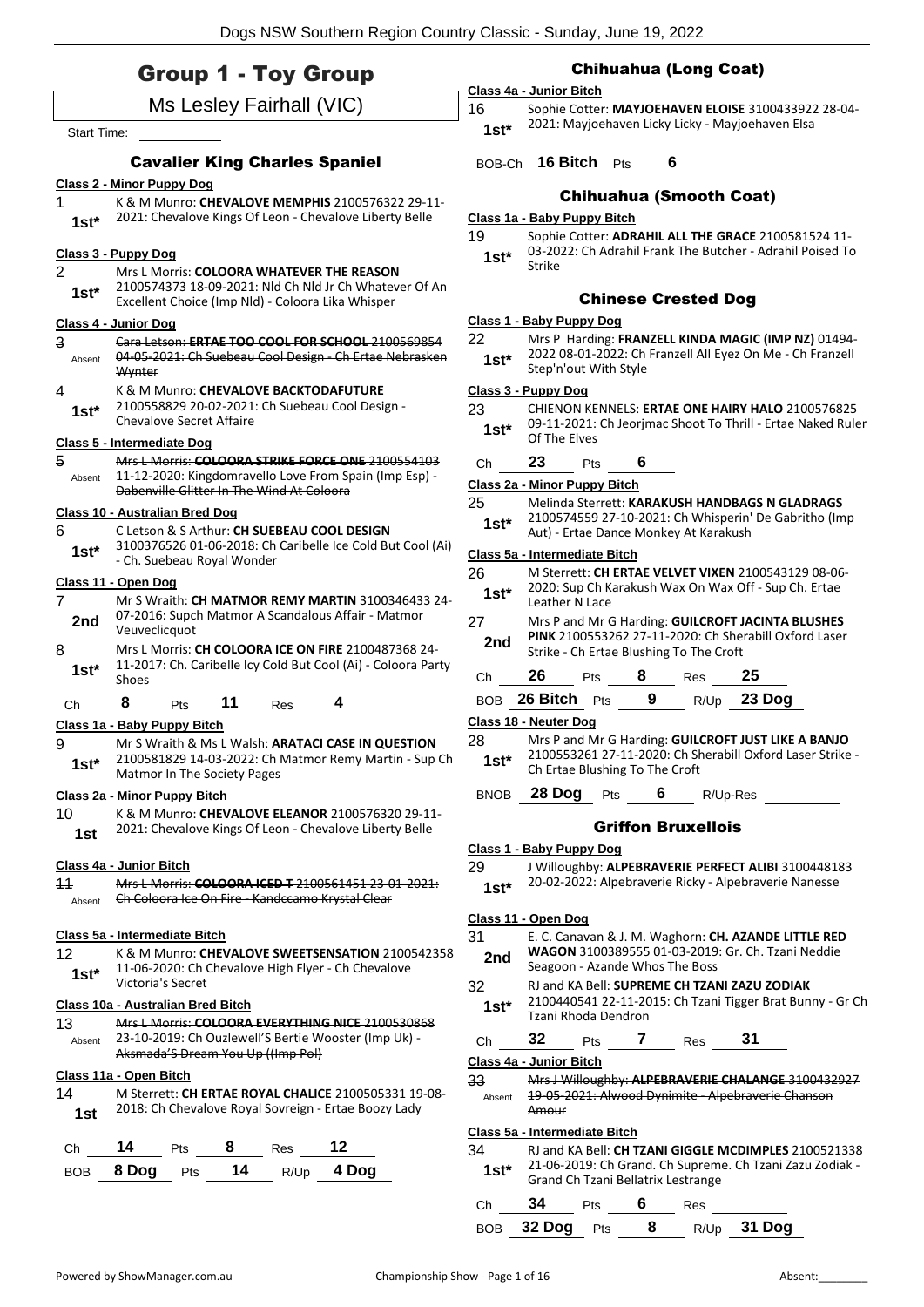#### Italian Greyhound

| ,,,,,,  |                                                              |                                                      |        |                                                      |  |  |  |  |  |  |  |
|---------|--------------------------------------------------------------|------------------------------------------------------|--------|------------------------------------------------------|--|--|--|--|--|--|--|
|         | <b>Class 2 - Minor Puppy Dog</b>                             |                                                      |        |                                                      |  |  |  |  |  |  |  |
| 35      |                                                              | Maureen Friend: OAKWAY ROYAL SPIRIT 4100364708 07-   |        |                                                      |  |  |  |  |  |  |  |
| $1st^*$ |                                                              | 12-2021: Sup Ch Oakway Reign Ov Fame - Sup Ch Oakway |        |                                                      |  |  |  |  |  |  |  |
|         | Sheer Elegance                                               |                                                      |        |                                                      |  |  |  |  |  |  |  |
|         | Class 11 - Open Dog                                          |                                                      |        |                                                      |  |  |  |  |  |  |  |
| 36      |                                                              |                                                      |        | Maureen Friend: SUPREME CH OAKWAY REIGN OV FAME      |  |  |  |  |  |  |  |
| 1st*    |                                                              |                                                      |        | 4100303240 16-02-2018: Ch Uwharrie Artesia Outback   |  |  |  |  |  |  |  |
|         |                                                              | Flyer (Imp Usa) - Ch Oakway Gold Reign               |        |                                                      |  |  |  |  |  |  |  |
| Ch      | 35                                                           | Pts 7 Res 36                                         |        |                                                      |  |  |  |  |  |  |  |
|         | Class 5a - Intermediate Bitch                                |                                                      |        |                                                      |  |  |  |  |  |  |  |
| 37      |                                                              |                                                      |        | Maureen Friend: CH SHERABILL DREAMS OV FAME          |  |  |  |  |  |  |  |
| $1st^*$ |                                                              |                                                      |        | 4100346368 30-11-2020: Sup Ch Oakway Reign Ov Fame - |  |  |  |  |  |  |  |
|         |                                                              | Ch Oakway Dreams Of Karma                            |        |                                                      |  |  |  |  |  |  |  |
| Ch      | 37 Pts 6                                                     |                                                      |        |                                                      |  |  |  |  |  |  |  |
|         | BOB 35 Dog Pts 8 R/Up 37 Bitch                               |                                                      |        |                                                      |  |  |  |  |  |  |  |
|         |                                                              |                                                      |        |                                                      |  |  |  |  |  |  |  |
|         |                                                              | <b>Japanese Chin</b>                                 |        |                                                      |  |  |  |  |  |  |  |
|         | Class 5 - Intermediate Dog                                   |                                                      |        |                                                      |  |  |  |  |  |  |  |
| 38      |                                                              |                                                      |        | Alwood Kennels: ALWOOD YORI TSUYOKU 3100419153       |  |  |  |  |  |  |  |
| 1st*    |                                                              |                                                      |        | 15-11-2020: Ch Alwood Naozumi - Ch Chincasa Sumire   |  |  |  |  |  |  |  |
|         |                                                              |                                                      |        |                                                      |  |  |  |  |  |  |  |
|         | Ch 38 Pts 6                                                  |                                                      |        |                                                      |  |  |  |  |  |  |  |
|         | Class 2a - Minor Puppy Bitch                                 |                                                      |        |                                                      |  |  |  |  |  |  |  |
| 39      |                                                              |                                                      |        | Alwood Kennels: ALWOOD INSENTIBU 3100439150 10-10-   |  |  |  |  |  |  |  |
| $1st^*$ |                                                              |                                                      |        | 2021: Alwood Jaakuna Tanashimi - Hanami Sumi Fuji    |  |  |  |  |  |  |  |
|         |                                                              |                                                      |        |                                                      |  |  |  |  |  |  |  |
|         | Class 3a - Puppy Bitch                                       |                                                      |        |                                                      |  |  |  |  |  |  |  |
| 40      | Alwood Kennels: ALWOOD MURIDAYO 3100439151 10-10-            |                                                      |        |                                                      |  |  |  |  |  |  |  |
|         | 2021: Alwood Jaakuna Tanashimi - Hanami Sumi Fuji<br>$1st^*$ |                                                      |        |                                                      |  |  |  |  |  |  |  |
|         |                                                              |                                                      |        |                                                      |  |  |  |  |  |  |  |
| Ch a    | 39                                                           | Pts 7                                                | Res 40 |                                                      |  |  |  |  |  |  |  |
|         | BOB 38 Dog Pts                                               |                                                      |        | 8 $R/Up$ 39 Bitch                                    |  |  |  |  |  |  |  |
|         |                                                              |                                                      |        |                                                      |  |  |  |  |  |  |  |
|         |                                                              | <b>Maltese</b>                                       |        |                                                      |  |  |  |  |  |  |  |

#### **Class 10 - Australian Bred Dog**

- 41 Mrs C Goodman: **CH ANGELOFWHITE SMOOTH OPERATOR AT SOYEUX** 3100425354 30-01-2021: Kor Ch Kimba Of Angela White Kr (Imp Kor) - Kor Ch Joy Of Angela White Kr **1st\***
- (Imp Kor) **Class 11 - Open Dog**
- 42 Mrs M Atkinson: **LVA JNR CH LTU JNR CH LTU CH CH GRAND CH SUP CH TAURO AXEL (IMP LTU)** LSVKMB1140/18 26-06-2018: Balt Ee Ltu Lva Jnr Ch Ltu Phil Balt Ch Art Of Lifes Tauro Thender Ch - Tauro Melania Of White Drama Kr Absent Ch **41** Pts **6** Res **Class 4a - Junior Bitch**
- 43 Mrs C Goodman: **SOYEUX BUTTERFLY EFFECT** 2100565794 26-03-2021: Funny Ladies Andy (Imp Jpn) - My Swee Music Carmina Burana (Imp Pol) **1st\***
- Ch **43** Pts **6**

BOB **43 Bitch** Pts **7** R/Up **41 Dog**

#### Papillon

#### **Class 5 - Intermediate Dog**

44 R Leech: **CH SEYOSO GOLDSTAR STUDENT** 3100414327 09- 08-2020: Seyoso Straight A Student - Ch Tyrondale Stars In 1st<sup>\* U8-2020:</sup><br>Her Eyes

## Ch **44** Pts **6**

#### **Class 4a - Junior Bitch**

46 C Colley: **TYRONDALE SILVER CHIMES** 2100562521 13-04- 2021: Silver Mornings Lucky Strike (Usa) - Tyrondale 1st<sup>\*</sup> <u>CUZI</u>: Silver Midnight Chimes

**Class 5a - Intermediate Bitch** 47 Mrs.J.Dickinson Franks: **GENESIA SERENITY** 3100410873 27- 01-2020: Papunique Man On A Mission - Mondelise Baileys And Cream Absent Ch **46** Pts **6** Res BOB **44 Dog** Pts **7** R/Up **46 Bitch**

#### Pekingese

#### **Class 5 - Intermediate Dog**

48 G Preddy & P Bowman: **KUTANIFOO EMPIRE RYZE** 3100419289 19-10-2020: Kutanifoo Lord Fury - Ch 1st\* 3100419289 19-10-20

$$
\begin{matrix} \text{Ch} & \textbf{48} & \text{Pts} & \textbf{6} \end{matrix}
$$

#### **Class 11a - Open Bitch**

- 49 G Preddy & P Bowman: **KUTANIFOO RUBY RED DRESS** 3100386396 04-12-2018: Fujan Ku Chi Jackson - Miyoko **1st**\* <sup>3100386396 04-1<br>Tigerlilly Deanna</sup>
- Ch **49** Pts **6**

BOB **48 Dog** Pts **7** R/Up **49 Bitch**

#### Pomeranian

#### **Class 11 - Open Dog**

- 50 Denise Leo: **AM. GR. CH. AM. CH. JCH. RUS. JCH. BLR. DAN-STAR-KOM BLACK KING ( IMP USA)** TS53044001 12-06- 2020: Ch Rus, Aze, Arm, Blr, Geo, Isr, Cyp, Jch Rus Dan-Star-Kom Secret Male Love - Ch Rus Dan-Star-Kom Cheris Shed **1st\***
- BOB-Ch **50 Dog** Pts **6**

Black Dream

#### Pug

- **Class 1 - Baby Puppy Dog**
- 52 J Willoughby: **DIVINISE MOVES LKE JAGGAR** 3100444567 01-01-2022: Sup Ch Kabova True Lies - Sebandee Over The 1st<sup>\*</sup> 01-01-20<br>Rainbow

#### **Class 5 - Intermediate Dog**

#### 53 D Cummings: **CH MASKERADE GUESS WHO** 2100551421

21-10-2020: Sup Ch Sweetess Guess I Still Love U - Maskerade The Fame **1st\***

#### **Class 11 - Open Dog**

- 54 D Cummings: **MASKERADE PAINT IT BLACK** 2100546345 26-07-2020: Sweetess Tuxedo (Ai) - Ch Maskerade Malificent **1st\***
- Ch **53** Pts **7** Res **54**

#### **Class 3a - Puppy Bitch**

55 D Cummings: **MASKERADE MISS AMERICANA** 2100569476 06-07-2021: Ch Maskerade American Gigolo - Sweetess **1st**\* Up-UZ-2021: Ch

#### **Class 10a - Australian Bred Bitch**

56 D Cummings: **MASKERADE LOVE U LIKE THAT** 2100551424 21-10-2020: Sup Ch Sweetess Guess I Still Love U - Maskerade The Fame **1st\***

| Ch | - 56             | <b>Pts</b> | Res | -55           |
|----|------------------|------------|-----|---------------|
|    | BOB 53 Dog Pts 9 |            |     | R/Up 56 Bitch |

#### Tibetan Spaniel

#### **Class 10 - Australian Bred Dog**

59 Mrs.M. West: **GRAND.CH.ZYNAGI CHANDO CHAMPAGNE** 2100489901 15-12-2017: Ch.Telavier Reminis - Ch.Zynagi Golden Amulat Absent

BOB-Ch Pts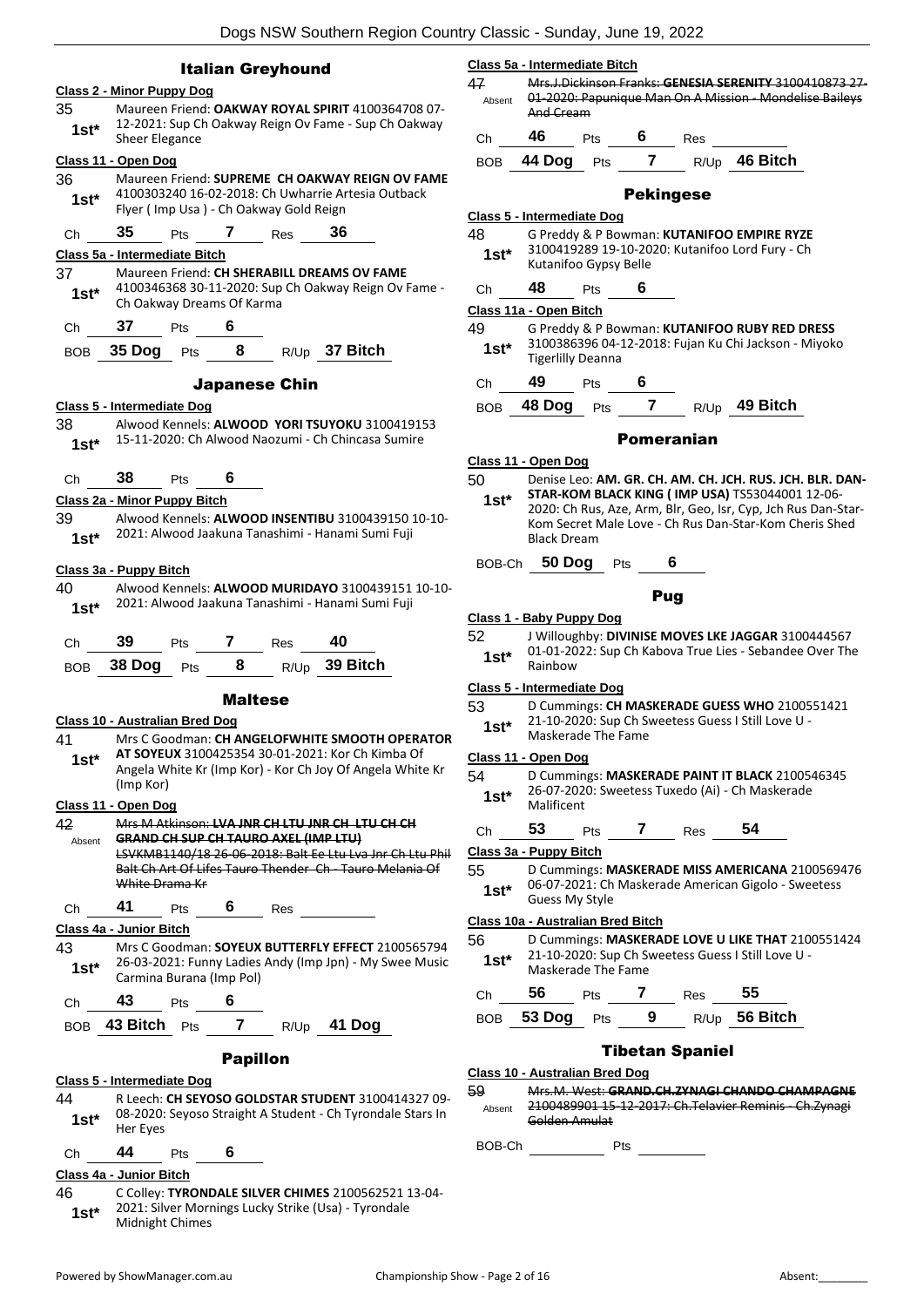## Group 1 - Specials

| Best         | Pomeranian<br>50                                                                                           |
|--------------|------------------------------------------------------------------------------------------------------------|
| Pts: 25      | Denise Leo: Am. Gr. Ch. Am. Ch. JCh. Rus. JCh. Blr. DAN-                                                   |
|              | STAR-KOM BLACK KING (Imp USA)                                                                              |
| R/Up         | 8<br><b>Cavalier King Charles Spaniel</b>                                                                  |
| Pts: 15      | Mrs L Morris: Ch Coloora Ice On Fire                                                                       |
| <b>Baby</b>  | <b>Cavalier King Charles Spaniel</b><br>9                                                                  |
|              | Mr S Wraith & Ms L Walsh: Arataci Case In Question                                                         |
| Minor        | 39<br><b>Japanese Chin</b>                                                                                 |
|              | Alwood Kennels: Alwood Insentibu                                                                           |
| <b>Puppy</b> | 55<br>Pug                                                                                                  |
|              | D Cummings: Maskerade Miss Americana                                                                       |
| Junior       | <b>Cavalier King Charles Spaniel</b><br>4                                                                  |
|              | K & M Munro: Chevalove Backtodafuture                                                                      |
| Inter        | 53<br>Pug                                                                                                  |
|              | D Cummings: CH Maskerade Guess Who                                                                         |
| Aus Br       | <b>Cavalier King Charles Spaniel</b><br>6<br>C Letson & S Arthur: CH SUEBEAU COOL DESIGN                   |
| Open         | Pomeranian<br>50                                                                                           |
|              | Denise Leo: Am. Gr. Ch. Am. Ch. JCh. Rus. JCh. Blr. DAN-                                                   |
|              | STAR-KOM BLACK KING (Imp USA)                                                                              |
|              |                                                                                                            |
|              | <b>Neuter</b>                                                                                              |
| Best         | <b>Chinese Crested Dog</b><br>28 .                                                                         |
| Pts: 6       | Mrs P and Mr G Harding: Guilcroft Just like A Banjo                                                        |
| R/Up         |                                                                                                            |
|              |                                                                                                            |
|              |                                                                                                            |
|              |                                                                                                            |
| Finish       | Absent<br>8                                                                                                |
|              |                                                                                                            |
|              |                                                                                                            |
|              | <b>Group 2 - Terrier Group</b>                                                                             |
|              | Mrs Dianne Jovanovic (QLD)                                                                                 |
| Start Time:  |                                                                                                            |
|              |                                                                                                            |
|              | Airedale Terrier                                                                                           |
|              | Class 11 - Open Dog                                                                                        |
| 61           | Robert Brooks: CH CLYDEBROOK GAELIC STAR 3100380356<br>09-09-2018: Sup Ch Clydebrook Spiced Rum (Imp Uk) - |
| $1st^*$      | Clydebrook Ironic                                                                                          |
| BOB-Ch       | 61 Dog<br>6<br>Pts                                                                                         |
|              |                                                                                                            |
|              | <b>American Staffordshire Terrier</b>                                                                      |
|              | Class 4 - Junior Dog                                                                                       |
| 62           | D Heath, R Moss & P Giblisco: SAINTSOLDIER BLACK<br>ADDICTION (AI) 3100432156 21-05-2021: Buster Shining   |
| 1st*         | Field Long Step ( Imp Ita) - Ch Amdominus Eye Of The Tiger                                                 |
| Сh           | 62<br>6<br>Pts                                                                                             |
|              | Class 2a - Minor Puppy Bitch                                                                               |
| 63           | Mrs Cindy Oldfield: AMSTAFFABULL RUBY RAVEN                                                                |
| 1st*         | 2100577314 17-11-2021: Ironklad Realm Of Haides -<br>Vollblutig Carolina Dreaming{Ai}Ing                   |
|              | Class 4a - Junior Bitch                                                                                    |
|              |                                                                                                            |

#### 64 D HEATH & R MOSS: **JAKSONHILLS ROYAL EDITION** 3100423682 09-01-2021: Tremaine Champion Of Rings (Imp Rou) - Am Ch/ Aus Ch Royal Courts Limited Edition (Imp Usa) **1st**

|         |         | Class 1a - Baby Puppy Bitch          |     |                      |                                           |                                                                                                     |                                                            |
|---------|---------|--------------------------------------|-----|----------------------|-------------------------------------------|-----------------------------------------------------------------------------------------------------|------------------------------------------------------------|
|         | 65      |                                      |     |                      |                                           | Mrs V Salter & Mr P Oswald: PAXTERR ERINS DREAM                                                     |                                                            |
|         | $1st*$  | Cliftop Ginnys Dream At Paxterr      |     |                      |                                           | 5100130544 29-01-2022: Ch. Mittlesista Smarty Pants -                                               |                                                            |
|         |         |                                      |     |                      |                                           |                                                                                                     |                                                            |
|         |         |                                      |     |                      | <b>Border Terrier</b>                     |                                                                                                     |                                                            |
|         |         | Class 3 - Puppy Dog                  |     |                      |                                           |                                                                                                     |                                                            |
|         | 66      |                                      |     |                      |                                           | Mrs P and Mr G Harding: GUILCROFT MESSAGE FROM                                                      |                                                            |
|         | $1st^*$ |                                      |     |                      |                                           |                                                                                                     | HUBBLE 2100575602 04-11-2021: Grand Ch Guilcroft Early     |
|         |         |                                      |     |                      |                                           | At The Croft - Ch Guilcroft Fifty Shades Of Blue And                                                |                                                            |
|         | Ch      | 66                                   | Pts | 6                    |                                           |                                                                                                     |                                                            |
|         |         | Class 2a - Minor Puppy Bitch         |     |                      |                                           |                                                                                                     |                                                            |
|         | 68      |                                      |     |                      |                                           | Mrs P and Mr G Harding: GUILCROFT NEXT TOP MODEL                                                    |                                                            |
|         | 1st*    |                                      |     |                      |                                           |                                                                                                     | 2100575606 11-11-2021: Sup Ch Guilcroft Espirit De Corps - |
|         |         |                                      |     |                      | Patterdale Invogue At Croft (Ai) (Imp Nz) |                                                                                                     |                                                            |
|         | Сh      | 68                                   | Pts | 6                    |                                           |                                                                                                     |                                                            |
|         | BOB     | 66 Dog                               | Pts | 7                    |                                           | R/Up 68 Bitch                                                                                       |                                                            |
|         |         |                                      |     |                      |                                           |                                                                                                     |                                                            |
| ۱N-     |         |                                      |     | <b>Bull Terrier</b>  |                                           |                                                                                                     |                                                            |
|         |         | Class 4 - Junior Dog                 |     |                      |                                           |                                                                                                     |                                                            |
|         | 69      |                                      |     |                      |                                           |                                                                                                     | Lesily Johnston: CORAJOSO KHARBON KOPY 2100558914          |
|         | $1st*$  | Enigma                               |     |                      |                                           |                                                                                                     | 08-02-2021: Stardom Devils Gangstar - Corajoso Advocates   |
|         |         |                                      |     |                      |                                           |                                                                                                     |                                                            |
|         | Ch      | 69                                   | Pts | 6                    |                                           |                                                                                                     |                                                            |
|         |         | Class 2a - Minor Puppy Bitch         |     |                      |                                           |                                                                                                     |                                                            |
|         | 70      |                                      |     |                      |                                           | 2100575861 18 10 2021: Chewbacca Brindle Bandit-                                                    | S & M Mackintosh: CHEWBACCA MISS ILLUMINATION (AI)         |
|         | Absent  | Chewbacca Miss Watson                |     |                      |                                           |                                                                                                     |                                                            |
|         |         |                                      |     |                      |                                           |                                                                                                     |                                                            |
|         | Сh      |                                      | Pts |                      |                                           |                                                                                                     |                                                            |
|         | BOB     | $69$ Dog Pts 6                       |     |                      | R/Up                                      |                                                                                                     |                                                            |
|         |         |                                      |     | <b>Cairn Terrier</b> |                                           |                                                                                                     |                                                            |
|         |         | Class 5 - Intermediate Dog           |     |                      |                                           |                                                                                                     |                                                            |
|         | 71      |                                      |     |                      |                                           | Manuela Yager: MANETLAN TOTO 3100410120 12 05-                                                      |                                                            |
|         | Absent  |                                      |     |                      |                                           | 2020: Uk Ch Brenndarcy Tinsoldat - Ch Craigend Royal                                                |                                                            |
|         |         | Charlotte                            |     |                      |                                           |                                                                                                     |                                                            |
|         | Сh      |                                      | Pts |                      |                                           |                                                                                                     |                                                            |
|         |         | <u> Class 2a - Minor Puppy Bitch</u> |     |                      |                                           |                                                                                                     |                                                            |
|         | 72      |                                      |     |                      |                                           |                                                                                                     | Manuela Yager: MANETLAN HRH LILIBETT 3100441441 07-        |
|         | $1st^*$ |                                      |     |                      |                                           | 11-2021: Ch Koterana Toa - Ch Manetland Lady Bartum                                                 |                                                            |
| 80356   |         |                                      |     |                      |                                           |                                                                                                     |                                                            |
|         |         | Class 4a - Junior Bitch              |     |                      |                                           |                                                                                                     |                                                            |
|         | 73      |                                      |     |                      |                                           |                                                                                                     | Manuela Yager: MANETLAN DOROTHY 3100423799 26-12-          |
|         | 2nd     |                                      |     |                      |                                           | 2020: Ch Koterana Toa - Ch Craigend Royal Charlotte                                                 |                                                            |
|         |         |                                      |     |                      |                                           |                                                                                                     |                                                            |
|         | 74      |                                      |     |                      |                                           | NR Curwen: BARRAGAN JILLAROO 2100566736 06-06-<br>2021: Ch Barragan Bold As Brass At Monterrez - Ch |                                                            |
|         | $1st^*$ | Barragan Eyes On The Prize           |     |                      |                                           |                                                                                                     |                                                            |
| ning    | Ch      | 74                                   |     |                      | Pts 8 Res                                 |                                                                                                     |                                                            |
| e Tiger |         |                                      |     |                      |                                           |                                                                                                     |                                                            |
|         |         |                                      |     |                      |                                           | BOB 74 Bitch Pts 8 R/Up 72 Bitch                                                                    |                                                            |
|         |         |                                      |     |                      | <b>Fox Terrier (Smooth)</b>               |                                                                                                     |                                                            |
|         |         | Class 1 - Baby Puppy Dog             |     |                      |                                           |                                                                                                     |                                                            |
|         | 75      |                                      |     |                      |                                           | MR S & MR M & MISS B MILLS: CLAYCO BONE CRACKER                                                     |                                                            |
|         | 1st*    |                                      |     |                      |                                           |                                                                                                     | 9100012762 01-01-2022: Sup.Ch. Am. Gr Ch. Clayco High      |
|         |         |                                      |     |                      |                                           |                                                                                                     | Mtn Rattlin Bones - Clayco Red Colours Of Fall At High Mtn |
|         |         | (Imp Usa)                            |     |                      |                                           |                                                                                                     |                                                            |

Ch **63** Pts **7** Res **64** BOB **62 Dog** Pts **8** R/Up **63 Bitch**

Australian Terrier

76 Mrs A & Mr P Booth & Mrs S & A Evans: **PINNACLE BROXDEN BOLD REASON** 2100578679 05-01-2022: Sup Ch Pinnacle Me Myself And Eye (Imp Nzl) - Am Ch Hampton Court Broxden Aldermen I've Loved Before (Imp Usa) Absent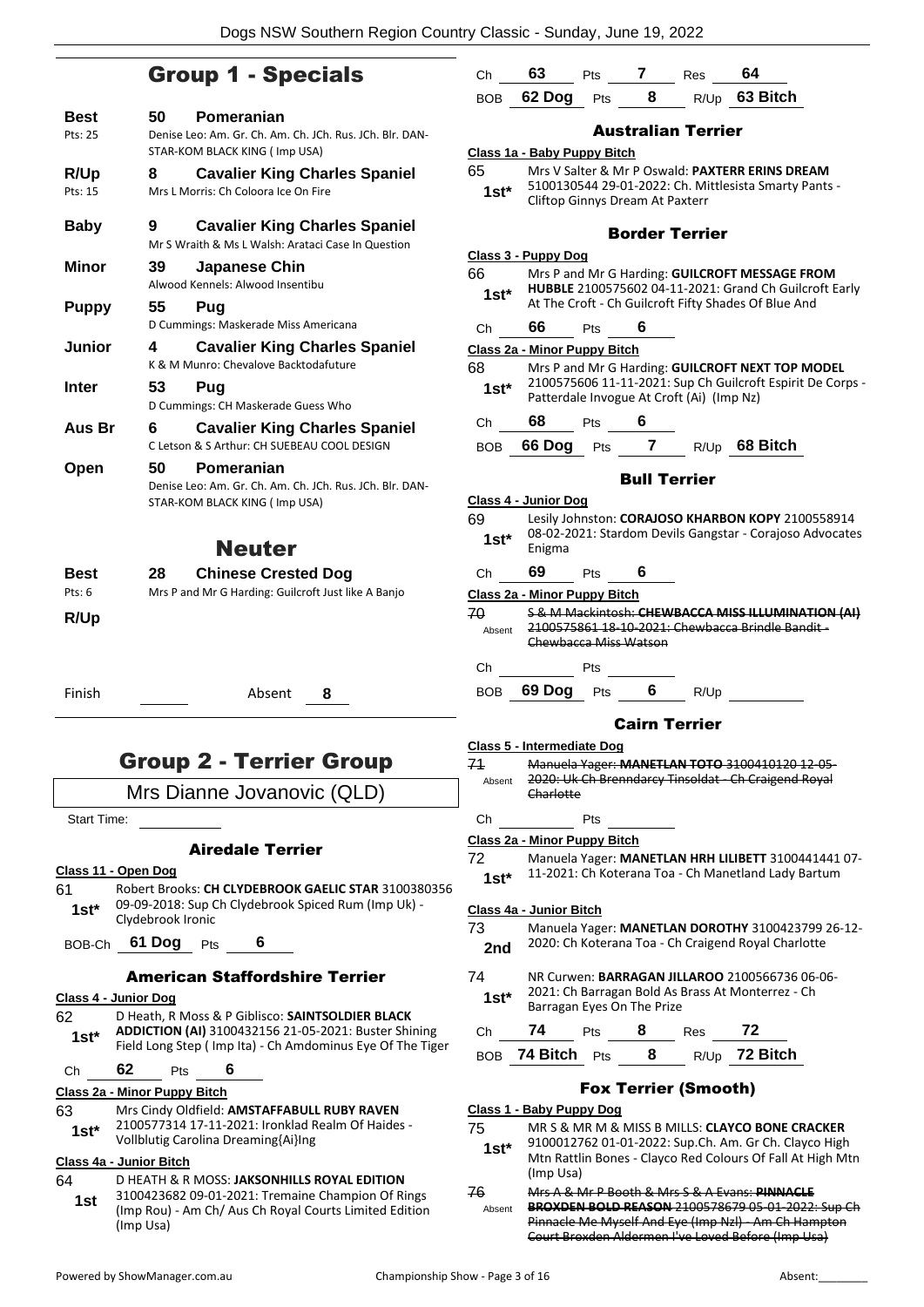#### **Class 4a - Junior Bitch**

|         | Class 4a - Junior Bitch                                                                                       |
|---------|---------------------------------------------------------------------------------------------------------------|
| 77      | Miss A & Mrs S Evans: CH PINNACLE AS IF BY MAGIC                                                              |
| Absent  | 2100563806 08 04 2021: Ch Pinnacle He Did It On Purpoise<br>-Nz Ch Ch Pinnacle Ps Eye Love You (Nzl)          |
|         |                                                                                                               |
| BOB-Ch  | <b>Pts</b>                                                                                                    |
|         | <b>Irish Terrier</b>                                                                                          |
|         | Class 5 - Intermediate Dog                                                                                    |
| 78      | K henderson: CH. TAWNYOAK MAJOR FORKELLINGTON                                                                 |
| Absent  | (AI) 2100526989 27 08 2019: Aust Ch Kellington Major<br>General - Aust Ch Merrymac Trade Wind (Imp Swe)       |
|         |                                                                                                               |
| 79      | Class 10 - Australian Bred Dog<br><b>Ruth Elkner: GR CH SHANNAWONNA MAN OF MY DREAMS</b>                      |
| Absent  | 3100351864 02 01 2017: Dk Uch. No Uch. C.I. B Se Uch.                                                         |
|         | Merrymac O'sullivan - Ch Merrymac Trade Wind                                                                  |
|         | Ch Pts Res                                                                                                    |
|         | Class 2a - Minor Puppy Bitch                                                                                  |
| 80      | MISS K L Henderson: CEASAIR OF OTAGO (IMP NZ)                                                                 |
|         | Absent 0064522022 19-10-2021: Tawnyoak Balerion Ofotago-                                                      |
|         | Ruby Tuesday Of Frensham                                                                                      |
|         | Ch ________ Pts ________                                                                                      |
| BOB     | Pts R/Up                                                                                                      |
|         | <b>Jack Russell Terrier</b>                                                                                   |
|         | Class 1 - Baby Puppy Dog                                                                                      |
| 81 —    | Mrs R Taylor & Miss B Mills & Ms S Ball: BRENWICK CALL                                                        |
| 1st     | HIM MY OWN 2100583443 27-02-2022: Krisbos Nothing                                                             |
|         | But Trouble At Huntley An Ch 19 - Ch Brenwick Wings Of                                                        |
|         | Courage                                                                                                       |
|         | Class 5 - Intermediate Dog                                                                                    |
| 82      | MRS E A PENNESI: ZILIAM IM LORD KAMION 2100557015<br>14-12-2020: Ziliam Snowwizzard - Ziliam Hallie           |
| $1st*$  |                                                                                                               |
|         | Class 11 - Open Dog                                                                                           |
| 83      | Mr. D Connolly & Mrs M Connolly & Mrs A E Knight & Mr S                                                       |
| $1st^*$ | Mills & Miss B Mills & Mrs R Taylor: KRISBOS NOTHING BUT                                                      |
|         | TROUBLE AT HUNTLY (IMP EIRE) A60147 11-12-2018: Back<br>Pack Di Sutri At Locheil - An Ch, Eire Ch, Cib Krisbo |
|         | Esmeralda                                                                                                     |
|         | 83<br>7<br>82                                                                                                 |
| Сh      | Pts<br>Res                                                                                                    |
|         | Class 1a - Baby Puppy Bitch                                                                                   |
| 84      | MRS E A PENNESI: ZILIAM IM LADY JOANNA 2100579997<br>24-01-2022: Brekmar Johnny Ruffo - Ziliam Hallie         |
| 2nd     |                                                                                                               |
| 85      | Ms R Menzies: KINROSE GODDESS OF GRACE 21005796622                                                            |
| 1st*    | 10-01-2022: Ch. Lemosa Prince Harry - Wildenfox Waltzing<br>Grace                                             |
|         | Class 10a - Australian Bred Bitch                                                                             |
| 87.     | Ms R Menzies: CH.WILDENFOX WALTZING GRACE                                                                     |
| 1st*    | 2100548867 27-08-2020: Bekmar Johnny Ruffo - Wildenfox<br><b>Waltzing Matilda</b>                             |
|         | Ch 87 Pts<br>6                                                                                                |
| BOB     | 83 Doq<br>8 <sup>8</sup><br>R/Up 87 Bitch<br>Pts                                                              |
|         | <b>Lakeland Terrier</b>                                                                                       |
|         | Class 5 - Intermediate Dog                                                                                    |
|         |                                                                                                               |

#### 88 Robert Brooks: **CH UPINAIR THE TROOPER** 2100526226 02- 08-2019: Ch Upinair The Kinslayer - Ch Kauricottage Ytk My **1st\*** 08-2019: Ch Upin<br>Horizon (Imp Nz)

| BOB-Ch | 88 Dog | Pts |  |
|--------|--------|-----|--|
|        |        |     |  |

#### Scottish Terrier

| 93              | Class 10a - Australian Bred Bitch<br>Mrs K & Mr M Farrugia & Ms S L Sullivan: AUST CH<br>Disqualified SHORTBLAK LIKE A PRAYER 3100383210 21-10-2018: Ch.<br>Shortblak With A Dash Of Cream - Sup Ch. Shortblak Rebel<br>Heart |  |  |                                   |                                                                                                                                                                |  |  |
|-----------------|-------------------------------------------------------------------------------------------------------------------------------------------------------------------------------------------------------------------------------|--|--|-----------------------------------|----------------------------------------------------------------------------------------------------------------------------------------------------------------|--|--|
|                 | BOB-Ch Pts                                                                                                                                                                                                                    |  |  |                                   |                                                                                                                                                                |  |  |
|                 |                                                                                                                                                                                                                               |  |  | <b>Staffordshire Bull Terrier</b> |                                                                                                                                                                |  |  |
|                 | <b>Class 2 - Minor Puppy Dog</b>                                                                                                                                                                                              |  |  |                                   |                                                                                                                                                                |  |  |
| 94<br>$1st^*$   | Likalot Wanheda                                                                                                                                                                                                               |  |  |                                   | Dr D & Mrs F Lowe: LIKALOT PUNKY BREWSTER<br>3100439351 20-10-2021: Aust Ch Likalot The Kingdom -                                                              |  |  |
|                 | <u>Class 11 - Open Dog</u>                                                                                                                                                                                                    |  |  |                                   |                                                                                                                                                                |  |  |
| 95              | Andrew & Joulyet Lyon: CH LIONSDEN SMOOTH MOVER<br>Absent 3100383716 01 11 2018: Ch. Rockport Ink Master Ai Sup.<br>Ch. Lionsden A Whole Lot Of Rosie                                                                         |  |  |                                   |                                                                                                                                                                |  |  |
|                 | Ch $94$ Pts 6 Res                                                                                                                                                                                                             |  |  |                                   |                                                                                                                                                                |  |  |
|                 | Class 10a - Australian Bred Bitch                                                                                                                                                                                             |  |  |                                   |                                                                                                                                                                |  |  |
| 96 -<br>$1st^*$ | Sam Maruca: BORSTAFF DOLCE VALENTINA 3100349725<br>24-11-2016: Ch Stanbury Strike The Stars - Borstaff Hey<br><b>Heather Hunee</b>                                                                                            |  |  |                                   |                                                                                                                                                                |  |  |
|                 | Class 11a - Open Bitch                                                                                                                                                                                                        |  |  |                                   |                                                                                                                                                                |  |  |
| 97<br>$1st^*$   |                                                                                                                                                                                                                               |  |  |                                   | Dr D & Mrs F Lowe: AUST SUP CH SEIGHFORD LUNA<br>LOVEDOG 2100463644 18-11-2016: Aust Ch Stanbury Strike<br>The Stars - Aust Gr Ch Seighford Out Of Africa (Ai) |  |  |
|                 | Ch 97 Pts 7 Res 96                                                                                                                                                                                                            |  |  |                                   |                                                                                                                                                                |  |  |
|                 |                                                                                                                                                                                                                               |  |  |                                   | BOB 94 Dog Pts 8 R/Up 97 Bitch                                                                                                                                 |  |  |
|                 | Class 18a - Neuter Bitch                                                                                                                                                                                                      |  |  |                                   |                                                                                                                                                                |  |  |
| 98              | Mr S & Mrs J Maruca: GONOFF THE PERFECT STORM<br>2100515875 28-02-2019: Widgee Above The Law - Borstaff<br>$1st^*$<br>Dolce Valentina                                                                                         |  |  |                                   |                                                                                                                                                                |  |  |
|                 |                                                                                                                                                                                                                               |  |  |                                   | BNOB 98 Bitch Pts 6 R/Up-Res                                                                                                                                   |  |  |
|                 |                                                                                                                                                                                                                               |  |  | <b>Tenterfield Terrier</b>        |                                                                                                                                                                |  |  |
|                 | Class 1 - Baby Puppy Dog                                                                                                                                                                                                      |  |  |                                   |                                                                                                                                                                |  |  |
| 100<br>$1st^*$  | wendy moody & Graeme Moody: GRAWEN IMA SCOUT<br>2100580256 13-02-2022: Skalawag Oh Wow Its Mr Brown -                                                                                                                         |  |  |                                   |                                                                                                                                                                |  |  |

**Skalawag Blackberry Tart** 

#### **Class 4 - Junior Dog**

- 101 wendy moody &Graeme Moody: **SKALAWAG HOT**
- **CHOCOLATE** 3100433402 28-05-2021: Ch Nudimah 1st\* CHOCOLATE 3100433402 28-05-2021: Ch Nudimah<br>Mystical Maverick - Chskalawag Oh Wow Shes A Redhead

Ch **101** Pts **6**

#### **Class 2a - Minor Puppy Bitch**

104 wendy moody &Graeme Moody: **ORNAC MY SURPRISE** 2100574628 08-10-2021: Ch Skalawag Oh Wow Look At Mr

**1st\*** 2100574628 08-10-2021: C<br>Ch Ornac Let Rumours Fly -

#### **Class 3a - Puppy Bitch**

- 106 Mrs S G Underwood: **ORNAC HANNAH MONTANNA**
- 2100574627 08-10-2021: Ch Skalawag Oh Wow Look At Me 1st\* 2100574627 08-10-2021: Cl<br>Ch Ornac Let Rumours Fly -

| Ch. | 104               | <b>Pts</b> |   | Res | 106                 |
|-----|-------------------|------------|---|-----|---------------------|
|     | BOB 104 Bitch Pts |            | 8 |     | R/Up <b>101 Dog</b> |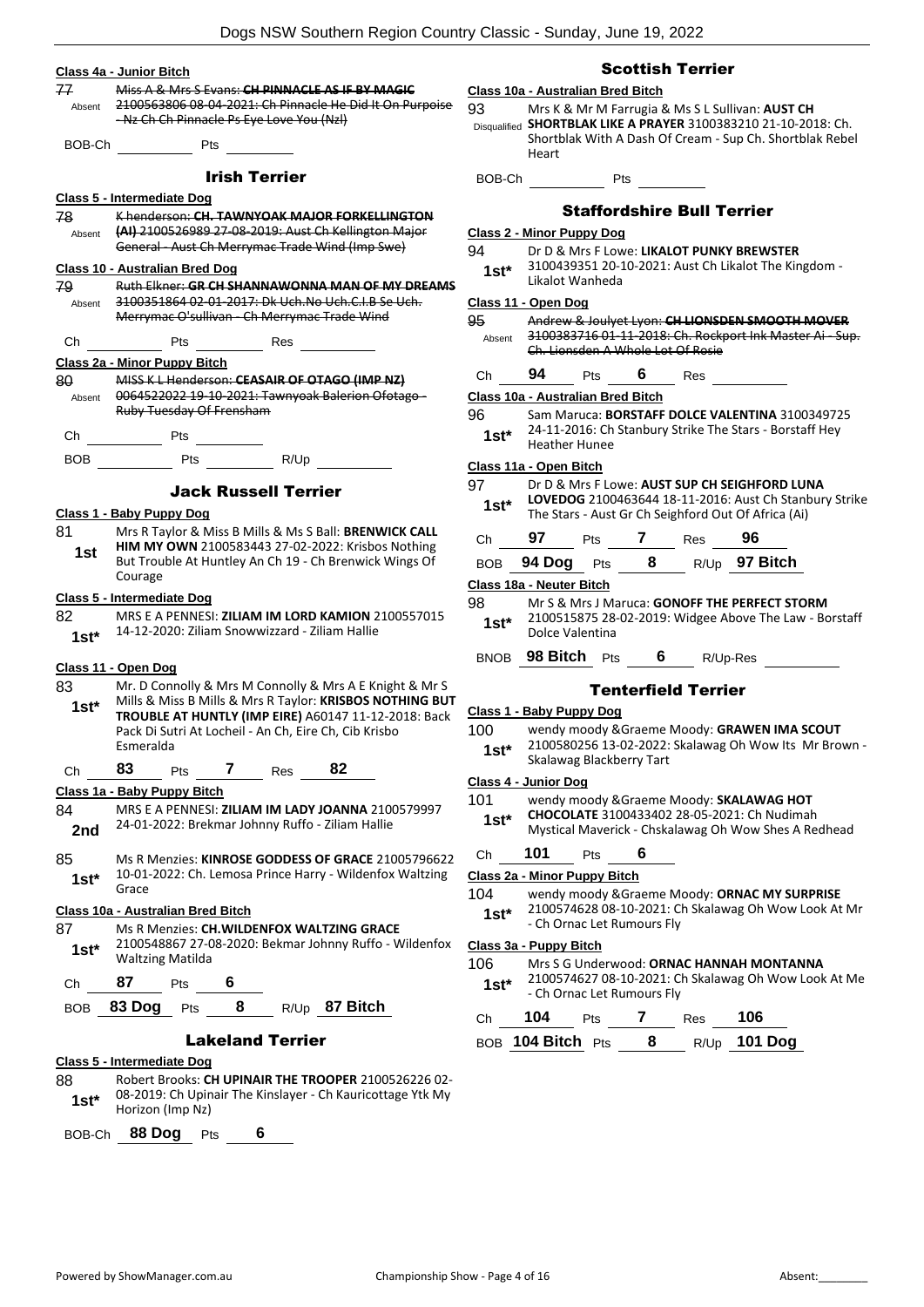## Group 2 - Specials

| Best         | 74            | <b>Cairn Terrier</b>                                                           |
|--------------|---------------|--------------------------------------------------------------------------------|
| Pts: 25      |               | NR Curwen: Barragan Jillaroo                                                   |
| R/Up         | 61            | <b>Airedale Terrier</b>                                                        |
| Pts: 15      |               | Robert Brooks: Ch Clydebrook Gaelic Star                                       |
| <b>Baby</b>  | 75.           | <b>Fox Terrier (Smooth)</b><br>MR S & MR M & MISS B MILLS: CLAYCO BONE CRACKER |
| Minor        | 104           | <b>Tenterfield Terrier</b><br>wendy moody & Graeme Moody: Ornac My Surprise    |
| <b>Puppy</b> | 66            | <b>Border Terrier</b>                                                          |
|              | <b>HURBLE</b> | Mrs P and Mr G Harding: GUILCROFT MESSAGE FROM                                 |
| Junior       | 74            | <b>Cairn Terrier</b>                                                           |
|              |               | NR Curwen: Barragan Jillaroo                                                   |
| Inter        | 88            | <b>Lakeland Terrier</b>                                                        |
|              |               | Robert Brooks: Ch Upinair The Trooper                                          |
| Aus Br       | 87            | <b>Jack Russell Terrier</b><br>Ms R Menzies: CH. Wildenfox Waltzing Grace      |
| Open         | 61            | <b>Airedale Terrier</b>                                                        |
|              |               | Robert Brooks: Ch Clydebrook Gaelic Star                                       |
|              |               | <b>Neuter</b>                                                                  |
| <b>Best</b>  | 98            | <b>Staffordshire Bull Terrier</b>                                              |
| Pts: 6       |               | Mr S & Mrs J Maruca: Gonoff The Perfect Storm                                  |
| R/Up         |               |                                                                                |
| Finish       |               | Ahsent<br>9                                                                    |
|              |               |                                                                                |

## Group 3 - Gundog Group

Mr Lance Wright (QLD)

Start Time:

#### Clumber Spaniel

#### **Class 4 - Junior Dog**

107 Janelle beaumont: **CH CAROHN TOTAL GENIUS** 3100430366 03-05-2021: Evinvenine Nine Genius Tricks - Ch Westobri Pure Dazzle **1st\***

BOB-Ch **107 Dog** Pts **6**

#### Cocker Spaniel

#### **Class 5 - Intermediate Dog**

- 110 Royoni Kennels: **CH ROYONI DON'T DOUBT ME** 2100525190 07-07-2019: Ch Royoni R U Watching Me - 2nd <sup>2100525190</sup> 07-07-2
- 111 S Raine & E Glass: **BELCROFT WALK ON THE WILD SIDE** 3100420484 25-11-2020: Belcroft Journey To The Far Side - **1st** 3100420484 25-11-2020: Belcroft Dream<br>Sup. Ch. Belcroft Dream A Lil Dream

#### **Class 10 - Australian Bred Dog**

- 112 S Raine & E Glass: **AUST CH BELCROFT FREE TO FLY** 3100399471 10-10-2019: Ch Bifield Fly The Coop To Belcroft - Belcroft Better Believe It **1st\***
- 

#### **Class 11 - Open Dog**

113 D & M BELLAMY: **CHAMPION BELCROFT TAKIN' CARE OF BUSINESS** 3100362408 06-08-2017: Supreme Ch Belcroft **1st** BUSINESS 3100362408 06-08-2017: Supreme Critical Cheaper Man Show - Belcroft Mad About Diamonds

| Ch             | 112                               | Pts                          | - 9            | Res                                      | 113                                                                                                            |
|----------------|-----------------------------------|------------------------------|----------------|------------------------------------------|----------------------------------------------------------------------------------------------------------------|
|                | Class 3a - Puppy Bitch            |                              |                |                                          |                                                                                                                |
| 114<br>$1st^*$ |                                   |                              |                | Classicway Claudia Schifer (Jw) (Imp Uk) | Royoni Kennels: ROYONI TIMELESS CLASSIC 2100569653<br>16-07-2021: Ch. Royoni R U The Special One - Uk. Sh. Ch. |
|                | Class 5a - Intermediate Bitch     |                              |                |                                          |                                                                                                                |
| 115            |                                   |                              |                |                                          | <b>D &amp; M BELLAMY: CHAMPION BELCROFT WALKING IN THE</b>                                                     |
| $1st*$         |                                   |                              |                |                                          | RAIN 3100420491 25-11-2020: Belcroft Jurney To The Far<br>Side - Supreme Ch Belcroft Dream A Li'l Dream        |
|                | Class 11a - Open Bitch            |                              |                |                                          |                                                                                                                |
| 117<br>$1st^*$ |                                   |                              |                | Man Show - Belcroft Mad About Diamonds   | D & M BELLAMY: CHAMPION BELCROFT BUSINESS AS<br>USUAL 3100362409 06-08-2017: Supreme Ch Belcroft One           |
| Ch             | 115                               | Pts                          | 8              | Res                                      | 117                                                                                                            |
| <b>BOB</b>     | 112 Dog $Pts$                     |                              | 12             |                                          | R/Up 115 Bitch                                                                                                 |
|                |                                   |                              |                | <b>English Setter</b>                    |                                                                                                                |
|                |                                   |                              |                |                                          |                                                                                                                |
|                | Class 5 - Intermediate Dog        |                              |                |                                          |                                                                                                                |
| 118            |                                   |                              |                |                                          | Mrs M Heritage: CH. KYBRAARON DENINE DOZER<br>2100546429 10-08-2020: Ch Sevenoaks Canadian Spirit              |
| $1st*$         |                                   |                              |                | (Imp Can) - Nundialla Rebelwithoutacouse |                                                                                                                |
|                |                                   |                              |                |                                          |                                                                                                                |
| Ch             | 118                               | Pts                          | 6              |                                          |                                                                                                                |
|                | Class 10a - Australian Bred Bitch |                              |                |                                          |                                                                                                                |
| 119            |                                   |                              |                |                                          | Mrs M Heritage: CH KYBRAARON LIMITED EDITION                                                                   |
| $1st*$         |                                   |                              |                |                                          | 2100479033 23-06-2017: Ch Sevenoaks Canadian Spirit Can                                                        |
|                |                                   |                              |                | - Nundialla Rebel Without A Course       |                                                                                                                |
| Ch             | 119                               | <b>Pts</b>                   | 6              |                                          |                                                                                                                |
|                | BOB 118 Dog Pts                   |                              |                |                                          | 7 R/Up 119 Bitch                                                                                               |
|                |                                   |                              |                |                                          |                                                                                                                |
|                |                                   |                              |                |                                          | <b>German Shorthaired Pointer</b>                                                                              |
|                | Class 1 - Baby Puppy Dog          |                              |                |                                          |                                                                                                                |
| 120.           |                                   |                              |                |                                          | M J & F L Park: CANAWINDRA HIGH FLYER 3100447627 15-                                                           |
| $1st*$         |                                   | Canawindra Storm In A Teacup |                |                                          | 02-2022: Ch Canawindra Good Times Ahead - Gr Ch                                                                |
|                | Class 4 - Junior Dog              |                              |                |                                          |                                                                                                                |
| 121            |                                   |                              |                |                                          | M J & F L Park: CANAWINDRA SKY LINE 3100431574 09-05-                                                          |
| $1st*$         |                                   |                              |                |                                          | 2021: Ch Canawindra Over And Over Again - Gr Ch                                                                |
|                |                                   | Canawindra Buck N A Half     |                |                                          |                                                                                                                |
|                | Class 11 - Open Dog               |                              |                |                                          |                                                                                                                |
| 122            |                                   |                              |                |                                          | Barbara & Chris Walter: CH CANAWINDRA ROLL THE DICE                                                            |
| $1st*$         |                                   |                              |                | Grand Ch. Canawindra Rock N And Rollin   | 3100374565 26-04-2018: Ch. Brysnif I Did It My Way -                                                           |
|                |                                   |                              |                |                                          |                                                                                                                |
| Ch             | 122                               | <b>Pts</b>                   | $\overline{7}$ | Res 121                                  |                                                                                                                |
|                | Class 2a - Minor Puppy Bitch      |                              |                |                                          |                                                                                                                |
| 123.           |                                   |                              |                |                                          | M J & F L Park: CANAWINDRA RISE AND SHINE                                                                      |
| $1st*$         |                                   |                              |                | - Gr Ch Canawindra Buck N A Half         | 3100440102 15-11-2021: Canawindra Over And Over Again                                                          |
|                | Class 5a - Intermediate Bitch     |                              |                |                                          |                                                                                                                |
| 124            |                                   |                              |                |                                          | M J & F L Park: CANAWINDRA HOT STUFF 3100401397 26-                                                            |
| $1st^*$        |                                   | Georgia Brown                |                |                                          | 11-2019: Canawindra Ur Kidding Me - Ch Canawindra Sweet                                                        |
| Ch             | 123                               |                              |                | Pts 7 Res 124                            |                                                                                                                |
|                |                                   |                              |                |                                          | BOB 123 Bitch Pts 9 R/Up 122 Dog                                                                               |
|                |                                   |                              |                | Golden Retriever                         |                                                                                                                |
|                | Class 4 - Junior Dog              |                              |                |                                          |                                                                                                                |
| 127.           |                                   |                              |                |                                          | Miss P Denholm: GILDENGOLD PULLINGTHE WOOLOVER                                                                 |
| 1st            |                                   |                              |                | Motlaisa - Gildengold Spinning Chorus    | (AI) 2100560534 11-03-2021: Ronjalee Ragamuffin At                                                             |
|                |                                   | E. Intermediate Dea          |                |                                          |                                                                                                                |

#### **Class 5 - Intermediate Dog**

- 128 Miss P Denholm: **GILDENGOLD TATTERSALL TARTAN**
	- 2100545834 11-09-2020: Gildengold Yoiks Tallyho (Ai) Gildengold Spinning Chorus (Ai) **1st\***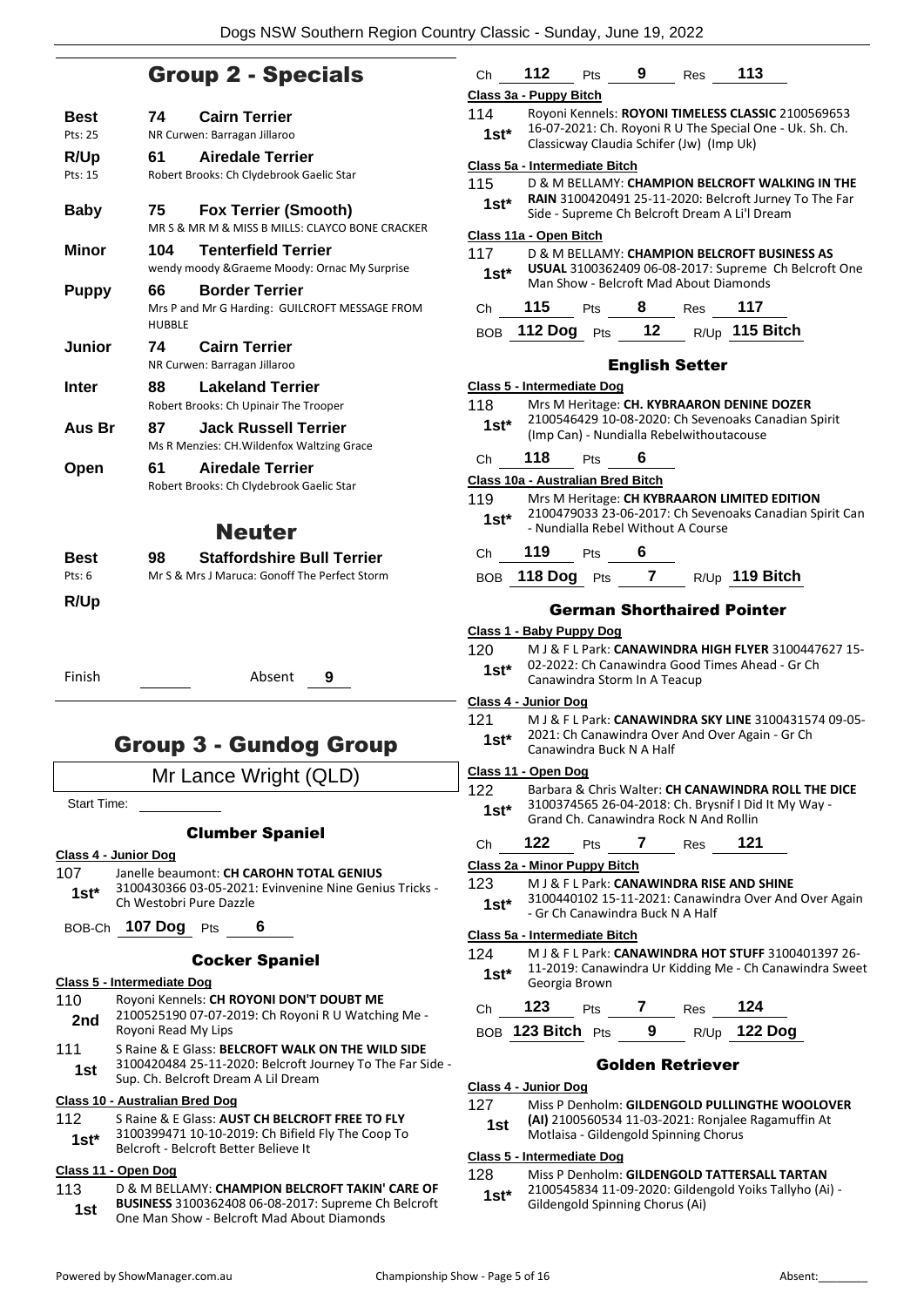|               | Class 10 - Australian Bred Dog        |                                 |              |                                     |                                                                                                             |  |
|---------------|---------------------------------------|---------------------------------|--------------|-------------------------------------|-------------------------------------------------------------------------------------------------------------|--|
| 429           |                                       |                                 |              |                                     | P.Denholm: GILENGOLD DASHINGBRIGANDINE(AI)                                                                  |  |
| Absent        |                                       |                                 |              |                                     | 2100489461 24-11-2017: Xanthos Bullet Proof (Uk) - Ch                                                       |  |
|               |                                       | Gilengold Leonore Overture      |              |                                     |                                                                                                             |  |
|               | Class 11 - Open Dog                   |                                 |              |                                     |                                                                                                             |  |
| 130           |                                       |                                 |              |                                     | Miss P Denholm: GILDENGOLD YOIKS TALLYHO (AI)<br>2100510610 14-12-2018: Xanthos Bullet Proof (Uk) -         |  |
| $1st*$        |                                       | Kaparla All The Evidence (Ai)   |              |                                     |                                                                                                             |  |
| Сh            | 130                                   | Pts                             | 8            | Res                                 | 128                                                                                                         |  |
|               | Class 4a - Junior Bitch               |                                 |              |                                     |                                                                                                             |  |
| 131           |                                       |                                 |              |                                     | A Quigley: ADORINGGOLD FIREWRX ATDOMPETAN                                                                   |  |
| 2nd           |                                       |                                 |              |                                     | 2100564781 16-05-2021: Giltedge Ceasar - Adoringgold                                                        |  |
|               |                                       | Peak Of The Storm               |              |                                     |                                                                                                             |  |
| 132           |                                       |                                 |              |                                     | Gail Boyd: GILDENGOLD THEIVING MAGPIE 2100560536<br>03-03-2021: Ronjalee Ragamuffin At Motlaisa (Jw) (Uk) - |  |
| 3rd           |                                       | Gildengold Spinning Chorus (Ai) |              |                                     |                                                                                                             |  |
| 133           |                                       |                                 |              |                                     | Miss P Denholm: GILDENGOLD FLEECING THE TOFFS (AI)                                                          |  |
| $1st^*$       |                                       |                                 |              |                                     | 2100560535 11-03-2021: Ronjalee Ragamuffin At Motlaisa -                                                    |  |
|               |                                       | Gildengold Spinning Chorus      |              |                                     |                                                                                                             |  |
|               | Class 5a - Intermediate Bitch         |                                 |              |                                     |                                                                                                             |  |
| 134<br>Absent |                                       |                                 |              |                                     | E Clark: NARAGOLD ANGELIS DOMINI 2100550063 21-09-<br>2020: Ch Hun Jr Ch Bonett Bride Merchant Traveler -   |  |
|               |                                       | Naragold Madonna                |              |                                     |                                                                                                             |  |
|               | Class 11a - Open Bitch                |                                 |              |                                     |                                                                                                             |  |
| 135           |                                       |                                 |              |                                     | Ms E Clark: NARAGOLD ATHENA 2100501395 29-06-2018:                                                          |  |
| Absent        |                                       |                                 |              |                                     | Acacian Game Changer - Naragold Madonna                                                                     |  |
|               |                                       |                                 |              |                                     |                                                                                                             |  |
| Ch            | 133                                   | Pts                             | 8            | Res                                 | 131                                                                                                         |  |
|               | BOB 133 Bitch Pts                     |                                 | 11           |                                     | R/Up 131 Bitch                                                                                              |  |
|               |                                       |                                 |              | <b>Hungarian Vizsla</b>             |                                                                                                             |  |
|               |                                       |                                 |              |                                     |                                                                                                             |  |
| 136           | <b>Class 2 - Minor Puppy Dog</b>      |                                 |              |                                     | Janelle Willoughby: PONSONBY MEGA STAR (AI) IMP NZL                                                         |  |
| 1st*          |                                       |                                 |              |                                     | 00146-2022 18-11-2021: Your Choice Mega Pixel (Imp Uk)                                                      |  |
|               |                                       |                                 |              | To Uk - Ponsonby Red Hot N Stunning |                                                                                                             |  |
|               | <b>Class 10 - Australian Bred Dog</b> |                                 |              |                                     |                                                                                                             |  |
| 137           |                                       |                                 |              |                                     | Pauline Rudd: CH. BUSHGOLD PEELII ADONIS 3100367815                                                         |  |
| $1st^*$       |                                       | Pelerosso Belucille             |              |                                     | 01-12-2017: Grand Ch Riversby Baisel Banjo Rn Ccd - Ch.                                                     |  |
|               | 136                                   | Pts                             | $\mathbf{7}$ | <b>Res</b>                          | 137                                                                                                         |  |
| Ch            |                                       |                                 |              |                                     |                                                                                                             |  |
| 138           | Class 1a - Baby Puppy Bitch           |                                 |              |                                     | Pauline Rudd: BUSHGOLD DAWNS SOUTHRN AURORA                                                                 |  |
| $1st^*$       |                                       |                                 |              |                                     | 3100444116 14-01-2022: Ch. Ekvar Hell Raiser - Ch.                                                          |  |
|               |                                       | Pelerosso Gisella               |              |                                     |                                                                                                             |  |
|               | Class 5a - Intermediate Bitch         |                                 |              |                                     |                                                                                                             |  |
| 139           |                                       |                                 |              |                                     | J Willoughby: EKVAR ARICOCO STATE SECRET 3100421421                                                         |  |
| $1st*$        | Ekvar Octavia                         |                                 |              |                                     | 23-11-2020: Nz. Ch. Asterix Hero Of Folkvangr (Imp Nzl) -                                                   |  |
|               | 139                                   |                                 | 6            |                                     |                                                                                                             |  |
| Ch            |                                       | Pts                             |              |                                     |                                                                                                             |  |
|               | BOB 139 Bitch Pts                     |                                 | 8.           |                                     | R/Up <b>136 Dog</b>                                                                                         |  |
|               |                                       |                                 |              | <b>Irish Setter</b>                 |                                                                                                             |  |
|               | Class 4 - Junior Dog                  |                                 |              |                                     |                                                                                                             |  |
| 140           |                                       |                                 |              |                                     | S Underwood: ORNAC WIZARDRY IN RED SPOTS                                                                    |  |
| 1st*          |                                       |                                 |              |                                     | 2100558119 24-12-2020: Itzmagic High Wizard Of Oz (A.I) -                                                   |  |
|               |                                       | Ornac One More In Red Spots     |              |                                     |                                                                                                             |  |
| Ch            | 140                                   | Pts                             | 6            |                                     |                                                                                                             |  |
|               | Class 5a - Intermediate Bitch         |                                 |              |                                     |                                                                                                             |  |
| 141           |                                       |                                 |              |                                     | S Underwood23: ORNAC KISS MY BRITCHES 2100556612                                                            |  |
| 1st*          | Last Kiss                             |                                 |              |                                     | 15-09-2020: Ch Cianroninnis Jolly Paws - Aust Ch Ornac One                                                  |  |
|               | 141 Dto                               |                                 | ĥ            |                                     |                                                                                                             |  |
|               |                                       |                                 |              |                                     |                                                                                                             |  |

## Ch **141** Pts **6**

| BOB 141 Bitch Pts |  | R/Up <b>140 Dog</b> |
|-------------------|--|---------------------|
|                   |  |                     |

#### Labrador Retriever

#### **Class 1 - Baby Puppy Dog**

142 Mr G Vernon, Mrs A O'Connor & Miss M Smith: **TERRACAROL POWER OF SONG (AI)** 2100580738 30-01- **1st\*** IERRACAROL POWER OF SONG (AI) 2100580738 30-01-<br>2022: Buttonwood Mcintosh - Ch Terracarol Saving Grace

## **Class 10 - Australian Bred Dog**

- 143 Mrs A Scott: **AUST CH LINDIANT ROYAL DESCENT**
- 2100500566 26-06-2018: Ch Wynstream Secretary Ov State - Lindiant I'Ve Got Rhythm **1st\***
- Ch **143** Pts **6**

#### **Class 1a - Baby Puppy Bitch**

144 Mrs A Scott & Ms S Scott: **LINDIANT HA HA** 2100581509 26- 02-2022: Ch Lindiant Attorney General - Lindiant Highland Mist **1st**

#### **Class 2a - Minor Puppy Bitch**

- 145 Miss S Scott: **DRIFTWAY JAZZ DANCER** 2100577729 22-11-
- 1st\* 2021: Ch Driftway Super Mario Ch Driftway All That Jazz

#### **Class 4a - Junior Bitch**

| Absent        | Mrs A Scott & Ms S Scott: LINDIANT BLAIRGOUR<br>2100555767.09-01-2021; Gr.Ch Lindiant Exceed And Excel-<br><u>Ch Lindiant Promises Promises</u> |
|---------------|-------------------------------------------------------------------------------------------------------------------------------------------------|
| 147<br>$1st*$ | Ms H L McPherson: <b>BONNSWAY SUMMER LIGHT</b><br>2100564566 20-05-2021: Ch. Aliasa Light My Heart - Ch.<br><b>Bonnsway Endless Smmer</b>       |
|               | Class 5a - Intermediate Bitch                                                                                                                   |
| 148<br>$1st*$ | Anne O'Connor and Glen Vernon: TERRACAROL HARD<br>ROCK GIRL 2100537542 08-03-2020: Sup Ch Bradorla                                              |

| 48     | Anne O'Connor and Glen Vernon: TERRACAROL HARD          |
|--------|---------------------------------------------------------|
| $1st*$ | <b>ROCK GIRL</b> 2100537542 08-03-2020: Sup Ch Bradorla |
|        | Sculpture Of Ice - Lacote Zita                          |

| Ch - | 145               | Pts | - 8 | Res | 147              |
|------|-------------------|-----|-----|-----|------------------|
|      | BOB 145 Bitch Pts |     |     |     | $R/Up$ 147 Bitch |

#### Pointer

#### **Class 4 - Junior Dog**

149 Mr B Threadgold-Wallace: **AUST CH CHESTERHOPE I CALL T SHOTS (IMP NZ)** 08824-2021 10-06-2021: Chesterhope **1st\*** SHOTS (IMP NZ) 08824-2021 10-06-20<br>Buzz Off - Chesterhope T Art Of Speed

#### **Class 1a - Baby Puppy Bitch**

#### 150 Gerald J Munro: **ONPOINT OH MY YOUR LOOKING** 3100447442 28-02-2022: Sup Ch Tyeanbo Take Another Look - Ch Tyeanbo Oh Me Oh My Absent

BOB-Ch **149 Dog** Pts **6**

#### Welsh Springer Spaniel

- **Class 10 - Australian Bred Dog**
- 151 J S Endycott / K Fallowfield: **GR CH FEATHERDALE WELSH DRAGON** 2100413967 04-09-2014: Ch Featherdale Fearless Fighter - Ch Mycroft Mountain Dell Absent

## Ch Pts

#### **Class 11a - Open Bitch**

152 J S Endycott / K Fallowfield: **CH FEATHERDALE CELTIC GODDESS (AI)** 2100476460 02-05-2017: Inter/Multi Ch Islanza Oh Boy (Uk) - Ch Mycroft Mountain Dell Absent

## Ch Pts BOB Pts R/Up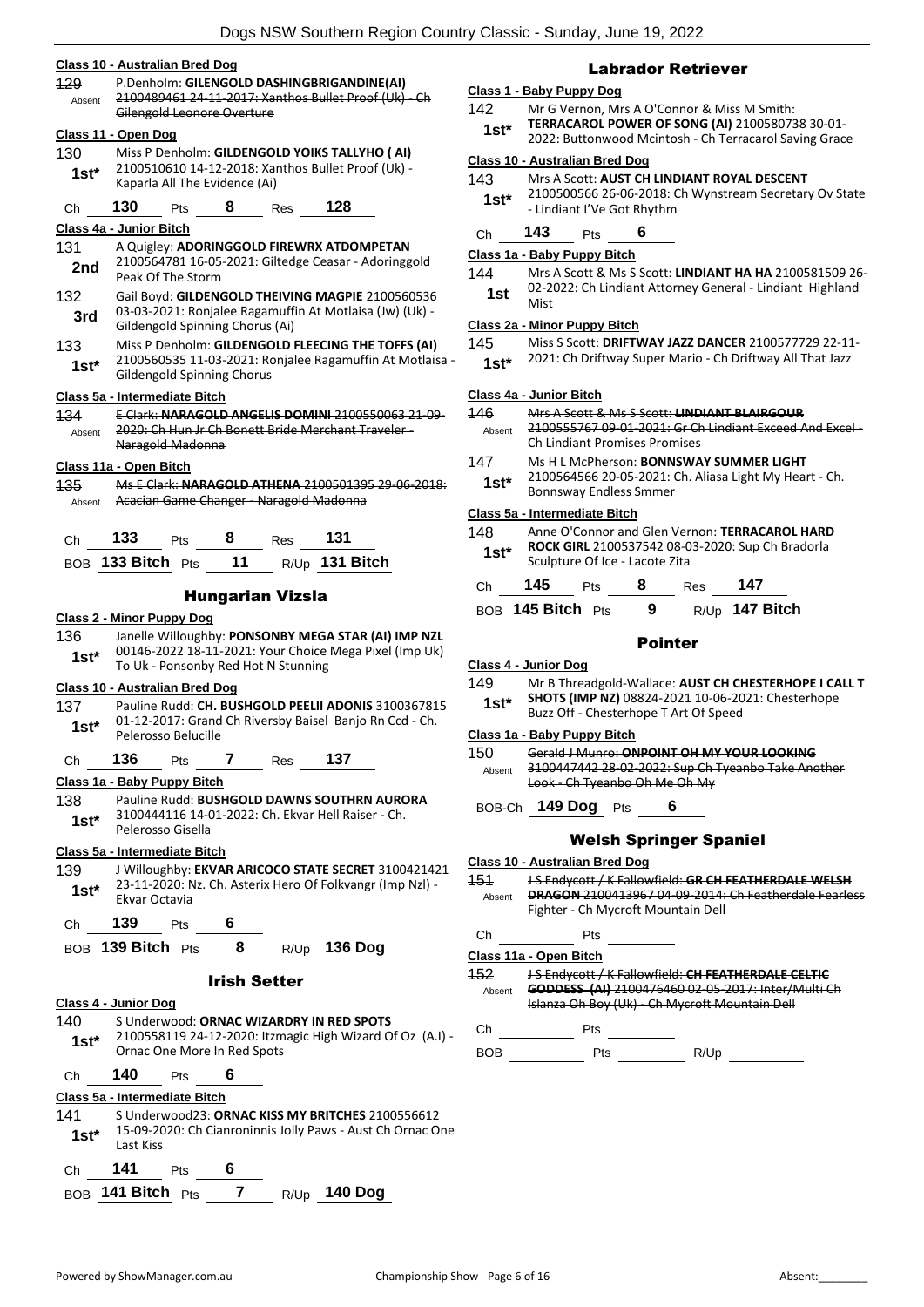## Group 3 - Specials

| Best               | 149.<br><b>Pointer</b>                                                                                             |
|--------------------|--------------------------------------------------------------------------------------------------------------------|
| Pts: 25            | Mr B Threadgold-Wallace: Aust Ch Chesterhope I Call T                                                              |
|                    | Shots (Imp NZ)                                                                                                     |
| R/Up               | <b>Cocker Spaniel</b><br>112                                                                                       |
| Pts: 15            | S Raine & E Glass: Aust CH Belcroft Free To Fly                                                                    |
|                    |                                                                                                                    |
| <b>Baby</b>        | 142.<br><b>Labrador Retriever</b>                                                                                  |
|                    | Mr G Vernon, Mrs A O'Connor & Miss M Smith: Terracarol<br>Power of Song (AI)                                       |
| <b>Minor</b>       | <b>Labrador Retriever</b><br>145                                                                                   |
|                    | Miss S Scott: Driftway Jazz Dancer                                                                                 |
| <b>Puppy</b>       | <b>Cocker Spaniel</b><br>114                                                                                       |
|                    | Royoni Kennels: ROYONI TIMELESS CLASSIC                                                                            |
| Junior             | 149<br><b>Pointer</b>                                                                                              |
|                    | Mr B Threadgold-Wallace: Aust Ch Chesterhope I Call T                                                              |
|                    | Shots (Imp NZ)                                                                                                     |
| <b>Inter</b>       | <b>Cocker Spaniel</b><br>115                                                                                       |
|                    | D & M BELLAMY: Champion BELCROFT WALKING IN THE                                                                    |
|                    | RAIN                                                                                                               |
| Aus Br             | 112<br><b>Cocker Spaniel</b>                                                                                       |
|                    | S Raine & E Glass: Aust CH Belcroft Free To Fly                                                                    |
| Open               | <b>Cocker Spaniel</b><br>117                                                                                       |
|                    | D & M BELLAMY: Champion BELCROFT BUSINESS AS USUAL                                                                 |
|                    |                                                                                                                    |
| Finish             | Absent<br>7                                                                                                        |
|                    |                                                                                                                    |
|                    |                                                                                                                    |
|                    | <b>Group 4 - Hound Group</b>                                                                                       |
|                    | Ms Julia Jones (VIC)                                                                                               |
| <b>Start Time:</b> |                                                                                                                    |
|                    |                                                                                                                    |
|                    | <b>Afghan Hound</b>                                                                                                |
|                    | Class 5 - Intermediate Dog                                                                                         |
| 153                | Mr L& Mrs H Gibson & Miss M Heritage: KARAKUSH                                                                     |
| 1st*               | FINNEAS FOGG (AI) 2100548618 05-09-2020: Am.Ch.Am.Gr<br>Ch. Agha Djari's Fifth Dimension Of Sura - Karakush U Know |
|                    | Nothin Jon Sno                                                                                                     |
| Ch                 | 153<br>6<br>Pts                                                                                                    |
|                    | Class 1a - Baby Puppy Bitch                                                                                        |
| 154                | M Heritage: SETTERUP SNITTY KITTY (AI) 2100580969 30-                                                              |
| 1st*               | 01-2022: Am.Ch.Ch Boanne's Valentino (Imp Usa) - Ch                                                                |
|                    | Karakush U Know Nothin Jon Sno                                                                                     |
|                    | <u> Class 10a - Australian Bred Bitch</u>                                                                          |
| 156                | Miss E Bray: AUST CH TAHKIRA MANHATTEN MOCCHA<br>5100104802 22-02-2018: Ch Tahkira You Should Be So                |
| $1st*$             | Lucky - Tahkira Strawberry Kisses                                                                                  |
|                    |                                                                                                                    |

#### **Class 11a - Open Bitch**

157 Ms J C Johnson: **CH CALAHORRA NTICO LAST WALTZ RN. TK.S.** 2100523533 07-07-2019: Ch. Calahorra Clark Gable (Ai) - Ch. Alouann Red Hot N'Sassy To Tico (Imp Uk) **1st\***

| эo | ıs<br>$\sim$ | еs | 51<br>__ |
|----|--------------|----|----------|
|    |              |    |          |



#### Basset Fauve de Bretagne

#### **Class 4 - Junior Dog**

- 158 Mr SW & Mrs PA Smith: **TRISVEN WHATEV TREV**
- 2100556989 27-12-2020: Trisven Storm Chaser Trisven Sweet Treat **1st\***
- BOB-Ch **158 Dog** Pts **6**

#### Beagle

- **Class 5 - Intermediate Dog** 159 Andrea Coss: **BRIALEY IM SO POSH (AI)** 2100554970 08-12- 2020: D Uch Ger Ch Int Ch Dynamic Flyer's Posh Teddy - Ch **1st**\* 2020: D Uch Ger C<br>Brialey On And On
- Ch **159** Pts **6**

#### **Class 2a - Minor Puppy Bitch**

160 Miss L Osmotherly: **LANGRIGG LOUISA ALCOTT (A.I)** 3100439784 23-10-2021: Maple Ridge Northern Lights (Imp **1st** 3100439784 23-10-2021: Maple Ridge Nortlands 3000 Swe ) - Ch Langrigg Hot Dam Here I Am (A.I)

#### **Class 5a - Intermediate Bitch**

- 161 Miss L Osmotherly: **LANGRIGG LADY OF CARLISLE** 3100404778 15-01-2020: Langrigg Sparks Will Fly ( A.I ) - Ch **1st** 3100404778 15-01-2020: L<br>Langrigg Class Above ( A.I.)
- Ch **161** Pts **7** Res **160**
- BOB **159 Dog** Pts **8** R/Up **161 Bitch**

#### Borzoi

#### **Class 4 - Junior Dog**

- 163 Sarah Hampton: **CH. DORSCA MYSTIC CARNIVAL**
	- 4100350430 31-01-2021: Ch Cordova Ring Master Ch Russkimir Mystic Shadows **1st\***
- BOB-Ch **163 Dog** Pts **6**

#### Dachshund Miniature (Long Haired)

- **Class 5 - Intermediate Dog** 164 Mrs S Taylor: **MITTELDAC SMOOTH CRIMINAL** 2100524390 02-07-2019: Ch Austbritz Tekahasonofjunior - Mitteldac Call **1st**\*  $\frac{02-07-2019}{Me M$ Ch **164** Pts **6 Class 4a - Junior Bitch** 165 Mrs S Kelly & Mr J Bower: **CH. NICHOLYEV CHUCKEN A WOBBLY** 2100562728 12-03-2021: Ch. Kyleah Mercury **1st\*** WOBBLY 2100562728 12-03-2021: **1st\***<br>Rising - Chipal Excess Of Knowledge Ch **165** Pts **6** BOB **164 Dog** Pts **7** R/Up **165 Bitch Class 18 - Neuter Dog** 166 Mrs Sandra Taylor: **GR CH RN CH DYBO BAILEY OF BRIDLINGTON** 2100399415 06-01-2014: Gr Ch Mitteldac Merlin The Majic Man - Gr Ch Dybo Mt Pretty Madeline **1st\*** BNOB **166 Dog** Pts **6** R/Up-Res Dachshund (Smooth Haired) **Class 10 - Australian Bred Dog** 167 C Baker, J & F Walker: **CH TISCHAMINGO SMOKE N MIRRORS (AI)** 2100489109 25-10-2017: Am Gr Ch
	- Kinderteckel'S Lancelot (Usa) Sup Ch Tischamingo Tahitian Black (Ai) **1st\***

#### Ch **167** Pts **6**

#### **Class 5a - Intermediate Bitch**

- 168 J and F Walker: **CH TISCHAMINGO NO FREE RIDE (AI)** 2100555941 04-12-2020: Uk Ch Bensarka Phoenix Sun Imp **1st** 2100555941 04-12-2020: UK Ch Bensarka<br>Uk - Ch Tischamingo Join The Joyride (Ai)
- Ch **168** Pts **6**
- BOB **167 Dog** Pts **7** R/Up **168 Bitch**

#### Dachshund Miniature (Smooth Haired)

#### **Class 4 - Junior Dog**

#### 171 Rhonda McKenna: **TRUTORI YOUR SO FINE** 2100567153 20-

05-2021: Ch Regaldach Th Dark Knight At Stardayne (Ai) - **1st** US-2021: Ch Regaluature In Dark in the Ch Boomhelm Suspicious Minds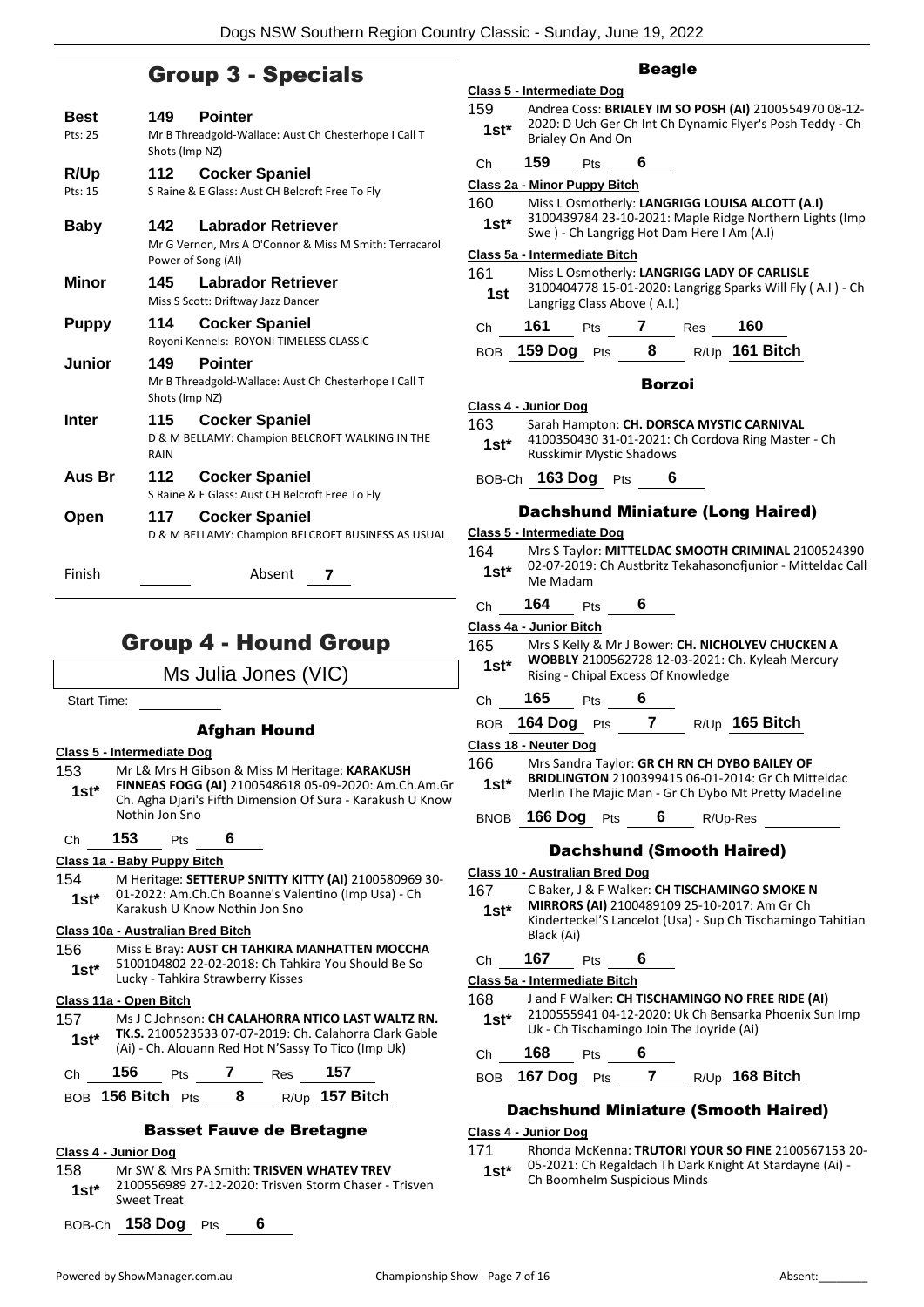| Ch               | 171<br>6<br>Pts                                                                                           | BOB-Ch 1              |                       |
|------------------|-----------------------------------------------------------------------------------------------------------|-----------------------|-----------------------|
|                  | Class 11a - Open Bitch                                                                                    |                       |                       |
| 173              | Rhonda McKenna: AUST CH BROMHELM SUSPICIOUS<br>MINDS 2100504677 30-08-2018: Ch. Stardayne Nothin          | Class 2 - Min         |                       |
| $1st^*$          | Butahound Dog - Ch. Stardayne Coat Of Many Colours                                                        | 188                   | Mr                    |
| Ch               | 173<br>6<br><b>Pts</b>                                                                                    | 1st                   | BU<br>M)              |
| BOB              | Pts 7<br>R/Up 173 Bitch<br>171 Dog                                                                        | Class 10 - Au         |                       |
|                  | <b>Dachshund (Wire Haired)</b>                                                                            | 189                   | Mr                    |
|                  | Class 1 - Baby Puppy Dog                                                                                  | $1st*$                | UP<br>Et              |
| 174              | Dr Leslie A Weston: CAYUGARIDGE BLACK WATCH AI                                                            |                       |                       |
| 1st              | 2100581717 07-03-2022: Uk Ch Treis Pinheiros Obi Kenobi<br>Sw (Uk) - Ch Cayugaridge Leahi                 | Сh<br>Class 2a - Mi   | 18                    |
|                  |                                                                                                           | 190                   | Mr                    |
| 175              | <b>Class 2 - Minor Puppy Dog</b><br>Andrea Coss: CH DACHDOTCOM ISADORE W 7100050335                       | $1st^*$               | WI                    |
| $1st*$           | 25-10-2021: Ch Cayugaridge Molokai - Ch Sashnin Wiry Im                                                   |                       | M <sub>)</sub>        |
|                  | Dak Chick (Ai)                                                                                            | Class 3a - Pu         |                       |
|                  | Class 10 - Australian Bred Dog                                                                            | 191                   | Mr                    |
| 176              | Dr Leslie A Weston: CH CAYUGARIDGE MOLOKAI                                                                | 1st*                  | 21<br>Juz             |
| $1st*$           | 2100491789 24-01-2018: Ch Boloria's Cincinnati Imp Uk -                                                   |                       |                       |
|                  | Ch Cayugaridge Constant Comment                                                                           | <u> Class 11a - C</u> |                       |
|                  | Class 11 - Open Dog                                                                                       | 192                   | S <sub>F</sub><br>(Al |
| 177              | Dr Leslie A Weston: CH BOLORIA'S CINCINNATI IMP UK                                                        | 1st*                  | Gr                    |
| $1st*$           | AT02770503 05-07-2016: Uk Ch Sunsong Whisper A<br>Promise - Boloria's Arabella                            | Сh                    | 19                    |
| Ch               | 176<br>175<br>8<br>Pts<br>Res                                                                             | BOB                   | 189                   |
|                  | Class 1a - Baby Puppy Bitch                                                                               |                       |                       |
| 178              | Dr Leslie A Weston: CAYUGARIDGE BELL OF BORDER AI                                                         |                       |                       |
| $1st^*$          | 2100581719 07-03-2022: Uk Ch Treis Pinheiros Obi Kenobi                                                   | Class 3 - Pur         |                       |
|                  | Sw (Uk) - Ch Cayugaridge Leahi                                                                            | 193                   | La                    |
|                  | Class 3a - Puppy Bitch                                                                                    | $1st*$                | Ch                    |
| 179              | Dr Leslie A Weston and Mrs J K Todd: DACDOTCOM IVY W                                                      |                       |                       |
| Absent           | 7100050339 25-10-2021: Ch Cayugaridge Molokai - Ch<br>Shasdin I'm Dak Chie                                | Class 4 - Jun<br>194  | Αł                    |
|                  | Class 5a - Intermediate Bitch                                                                             | Absent                | 20                    |
| 180              | Dr Leslie A Weston: CAYUGARIDGE VERSACE (AI)                                                              |                       |                       |
| Absent           | 2100556219 24-11-2020: Uk Ch Zlowfox Av Larhjelm At                                                       | Сh                    | 19 <sup>°</sup>       |
|                  | Sunsong (Uk) Ch Cayugaridge Leahi                                                                         | Class 2a - Mi         |                       |
| Ch <sub>an</sub> | Pts Res                                                                                                   | 195                   | La                    |
|                  | BOB 175 Dog Pts 8 R/Up 176 Dog                                                                            | $1st*$                | 20                    |
|                  |                                                                                                           |                       |                       |
|                  | <b>Greyhound</b>                                                                                          | Class 5a - Int        |                       |
|                  | Class 18a - Neuter Bitch                                                                                  | 196                   | Mi                    |
| 182<br>Absent    | J Ramsay: NEUT. CH. YOU CAN DANCE SC KC3455 21-05-<br>2013: Cosmic Rumble Sweet Dream Baby                | $1st*$                | 41<br>lts             |
|                  |                                                                                                           | Ch                    | 19 <sub>3</sub>       |
| <b>BNOB</b>      | <b>Example 19</b> Pts                                                                                     | BOB 195               |                       |
|                  | <b>Irish Wolfhound</b>                                                                                    |                       |                       |
|                  | Class 4 - Junior Dog                                                                                      | Class 1 - Bat         |                       |
| 183              | Aaron Brooker & Rona Moss: AUST. CH. MACLAOMAINN                                                          | 197                   | ΒL                    |
| 1st*             | DERRYS DREAM 2100563533 30-03-2021: Sup. Ch.                                                              | 1st                   | 12                    |
|                  | Greycroft In Like Flynn - Grand. Ch. Maclaomainn Autumn<br>Rain                                           |                       | Da                    |
|                  |                                                                                                           | Class 2 - Min         |                       |
|                  | Class 5 - Intermediate Dog                                                                                | 198                   | Mi                    |
| 184<br>Absent    | Mr R&Mrs M South&Mrs S Gendle: CH. WULFGAR FLETCH<br>FULL THROTTLE(AI) 2100536743 30-01-2020: Austonley's | 2nd                   | HС<br>So              |
|                  | Falcon Of Shalico(Uk) - Ch Glenfels Khaleesi (Ai)                                                         | 199.                  | ΝI                    |

BOB-Ch **183 Dog** Pts **6** R/Up-Res

## Portuguese Podengo Small (Smooth Haired)

#### **Class 4a - Junior Bitch**

187 D Hailston: **ALARUR MAKE NO MISTAKE** 4100351635 21- 01-2021: Alarves Keep N Kool Dude - Alarves Heart To 1st<sup>\*</sup> <sup>U1-20</sup><br>Heart

#### BOB-Ch **187 Bitch** Pts **6**

#### Rhodesian Ridgeback

#### **Class 2 - Minor Puppy Dog**

- A Barter and Ms L Fletcher: **JUZRIVAL MIND YA**
- **BUSINESS** 2100578974 19-12-2021: Gr Ch Ozrhode Ari
- ystic Fate Et Ch Juzrival Eye Kandy (Ai)

#### **Class 10 - Australian Bred Dog**

- **A Barter & Ms L Fletcher: SUP GR CH JUZRIVAL ARKAN UP** 2100439938 27-10-2015: Gr Ch Ozorhde Ari Misic Fate - Ch Ridgesetter How Easy It Is
	- Ch **189** Pts **7** Res **188**

#### **Class 2a - Minor Puppy Bitch**

- 190 Mr A Barter and Ms L Fletcher: **JUZRIVAL MAKING**
- **WHOOPIE (AI)** 2100578980 19-12-2021: Gr Ch Ozrhode Ari ystic Fate Et - Ch Juzrival Eye Kandy (Ai)

#### **Class 3a - Puppy Bitch**

191 Mr A Barter & Ms L Fletcher: **JUZRIVAL KEEPIN IT REAL** 2100568928 15-07-2021: Ch Ozrhode Californication - Ch **zrival Amadictive** 

#### **Class 11a - Open Bitch**

Fletcher/ A Barter/ L Fletcher: CH JUZRIVAL EYE KANDY **(AI)** 2100519574 02-05-2019: Ch Lionsbane He'S The Boss and Ch Ridgesetter How Easy It Is

| Ch 191 Pts 8 Res 192 |  |                                   |
|----------------------|--|-----------------------------------|
|                      |  | BOB 189 Dog Pts 10 R/Up 191 Bitch |

#### Saluki

#### **Class 3 - Puppy Dog**

193 Lavuka: **LAVUKA MARCO POLO AI** 2100577973 20-11-2021: Lavuka Poetic Justice - Elarabie Oasis Qamra ( Ai )

#### **Class 4 - Junior Dog**

194 A Langford: **ALSHIRA PROMETHEUS** 2100558381 26-01- 21: Mwinda Zephan - Dual Ch [Lc] Alshira Iolanthe (Ai) Et

#### Ch **193** Pts **6** Res

#### **Class 2a - Minor Puppy Bitch**

195 Lavuka: **LAVUKA HOCUS POCUS AI** 2100577974 20-11- 2021: Ch Lavuka Poetic Justice - Elarabie Oasis Qamra ( Ai ) **1st\***

#### **Class 5a - Intermediate Bitch**

| 196    | Miss S Hampton & Ms L Dunn: ULMARAH SAPPHIRE            |
|--------|---------------------------------------------------------|
| $1st*$ | 4100345905 23-11-2020: Irl Jun Ch. Ulmarra Bombay - Ch. |
|        | Itsozi Ulmarra's Jewel                                  |

| Ch. | 195                   | <b>Pts</b> |   | Res | 196                 |
|-----|-----------------------|------------|---|-----|---------------------|
|     | $BOB$ 195 Bitch $Pts$ |            | 8 |     | R/Up <b>193 Dog</b> |

#### Whippet

#### **Class 1 - Baby Puppy Dog**

- Daines: **DACHLAH I BELIEVE IN MAGIC (AI)** 2100580713 12-01-2022: Sup Ch Lavuka Dancing On My Own - Ch
- Dachlah Make Believe **1st**

#### **Class 2 - Minor Puppy Dog**

- 198 Miss S Hampton & Mr S & Mrs D Albert: **GOODWILL IN THE HOT SEAT** 2100576568 01-12-2021: Ch Goodwill Simply UL - Ch Goodwill Little Hot Love
- 199 NJ Rule-Steele: **TAEJAAN ROLLING IN THE DEEP**
- 2100575759 15-12-2021: Am Ch Aberdeen Remarkable In Paris(Imp Fin - Aust Ch Taejaan Killer Queen **1st\***

#### **Class 10 - Australian Bred Dog**

200 Geoffrey Mark: **CH DACHLAH MR BOJANGLES** 2100534512 14-01-2020: Sup Ch Lavuka Dancing On My Own - Ch

**1st** <sup>14-01-2020: Sup Ch La<br>Dachlah Make Believe</sup>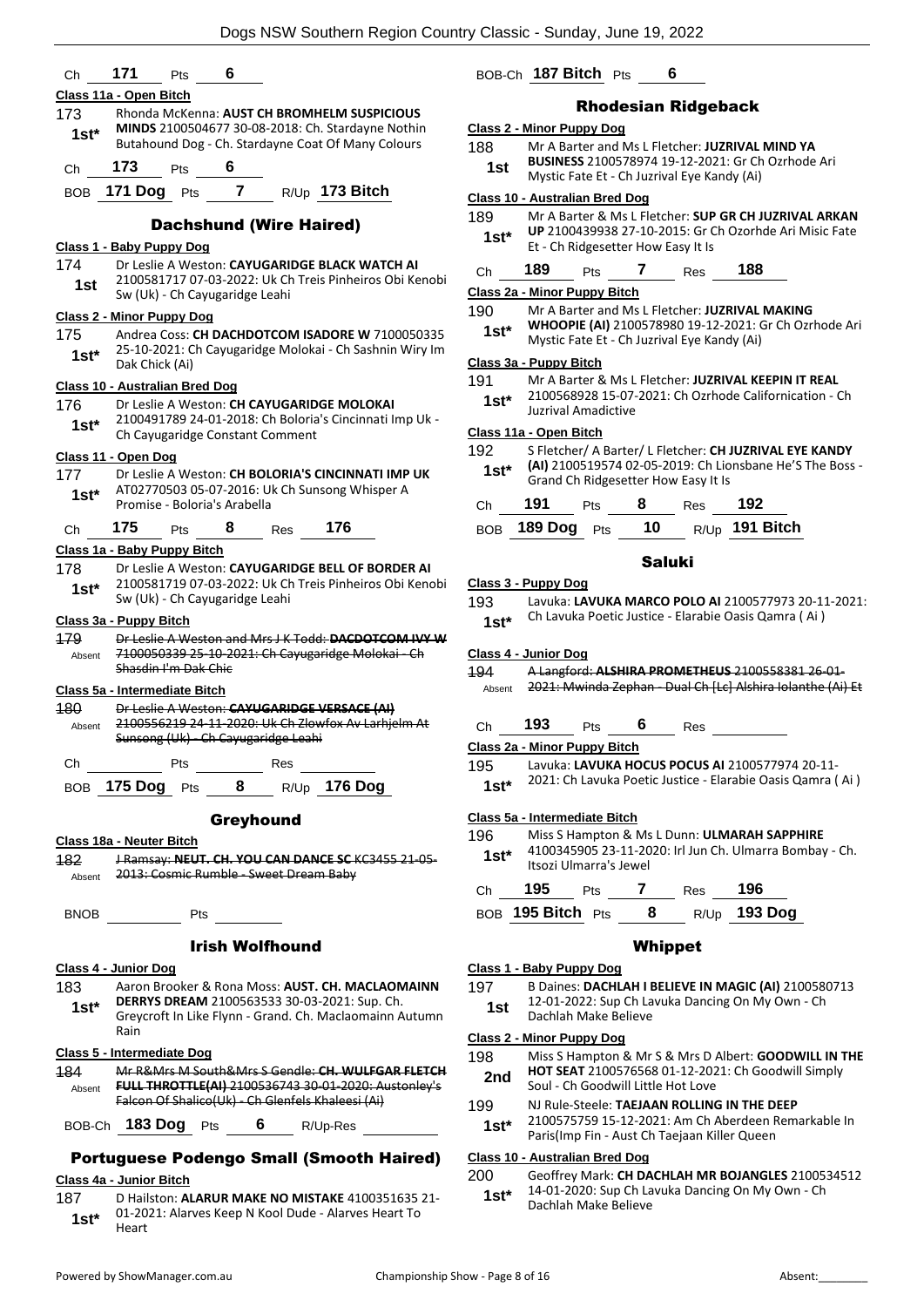| Dogs NSW Southern Region Country Classic - Sunday, June 19, 2022 |  |  |  |  |
|------------------------------------------------------------------|--|--|--|--|
|                                                                  |  |  |  |  |

#### **Class 11 - Open Dog**

| 201<br>1st             | 2<br>Sarah Hampton: CH KALLERA CARIBBEAN STORM<br>7100039718 15-11-2017: Sup Ch Rushdale Riverman - Ch<br>Kallera Dont Hold Your Breath |                                                                                                                                       |     |            |                                               |  |  |  |
|------------------------|-----------------------------------------------------------------------------------------------------------------------------------------|---------------------------------------------------------------------------------------------------------------------------------------|-----|------------|-----------------------------------------------|--|--|--|
|                        |                                                                                                                                         |                                                                                                                                       |     |            |                                               |  |  |  |
| Ch                     | 199                                                                                                                                     | Pts                                                                                                                                   | - 9 | <b>Res</b> | 200                                           |  |  |  |
|                        |                                                                                                                                         | Class 1a - Baby Puppy Bitch                                                                                                           |     |            |                                               |  |  |  |
| 202                    |                                                                                                                                         |                                                                                                                                       |     |            | Miss B Daines: DACHLAH IT'S ONLY MAKE BELIEVE |  |  |  |
| $1st^*$                |                                                                                                                                         | 2100580718 12-01-2022: Sup Ch Lavuka Dancing On My<br><u>c</u><br>$\overline{2}$<br>Own - Ch Dachlahmake Believe                      |     |            |                                               |  |  |  |
| Class 11a - Open Bitch |                                                                                                                                         |                                                                                                                                       |     |            |                                               |  |  |  |
| 206                    |                                                                                                                                         |                                                                                                                                       |     |            | NJ Rule-Steele: AUST CH TAEJAAN KILLER QUEEN  |  |  |  |
| $1st*$                 |                                                                                                                                         | 2000909780 27-08-2018: Ch Please Please Me Da Roseira<br><u>c</u><br>$\overline{2}$<br>Brava (Imp Prt) - Supch Taejaan Walking On Air |     |            |                                               |  |  |  |
| Сh                     | 206                                                                                                                                     | Pts                                                                                                                                   | 6   |            |                                               |  |  |  |
| <b>BOB</b>             | <b>206 Bitch</b> $P$ ts                                                                                                                 |                                                                                                                                       | 10  | R/Up       | 199 Doa                                       |  |  |  |

### Group 4 - Specials

| Best<br>Pts: 25 | 206 | <b>Whippet</b><br>NJ Rule-Steele: Aust Ch Taejaan Killer Queen                |
|-----------------|-----|-------------------------------------------------------------------------------|
| R/Up<br>Pts: 15 | 156 | Afghan Hound<br>Miss E Bray: AUST CH TAHKIRA MANHATTEN MOCCHA                 |
| Baby            | 202 | <b>Whippet</b><br>Miss B Daines: Dachlah It's Only Make Believe               |
| Minor           | 195 | Saluki<br>Lavuka: Lavuka Hocus Pocus Al                                       |
| Puppy           | 191 | Rhodesian Ridgeback<br>Mr A Barter & Ms L Fletcher: Juzrival Keepin It Real   |
| <b>Junior</b>   | 158 | <b>Basset Fauve de Bretagne</b><br>Mr SW & Mrs PA Smith: Trisven Whatev Trev  |
| Inter           | 168 | Dachshund (Smooth Haired)<br>J and F Walker: Ch Tischamingo No Free Ride (AI) |
| Aus Br          | 156 | Afghan Hound<br>Miss E Bray: AUST CH TAHKIRA MANHATTEN MOCCHA                 |
| Open            | 206 | Whippet<br>NJ Rule-Steele: Aust Ch Taejaan Killer Queen                       |
|                 |     | Neuter                                                                        |

## **Best 166 Dachshund Miniature (Long Haired)** Pts: 6 Mrs Sandra Taylor: GR Ch RN CH Dybo Bailey of Bridlington **R/Up**

Finish Absent **5**

## Group 5 - Working Dog Group

|             |                               |     | Mrs Dianne Jovanovic (QLD)                                                                                               |
|-------------|-------------------------------|-----|--------------------------------------------------------------------------------------------------------------------------|
| Start Time: |                               |     |                                                                                                                          |
|             |                               |     | <b>Australian Cattle Dog</b>                                                                                             |
|             | Class 5a - Intermediate Bitch |     |                                                                                                                          |
| 208         | Style                         |     | Ms K Fisher: AVONPARK BLUE SKYHAWK 2100543279 18-<br>Disqualified 03-2020: Ch Avonpark Topgun - Adavale Lucilles Classic |
| BOB-Ch      |                               | Pts | R/Up-Res                                                                                                                 |

#### **Class 18a - Neuter Bitch**

210 Ms K Fisher: **CH AVONPARK SUDDEN IMPACT** 2100384205 11-04-2013: Amasterpiece Double The Impact - Ch Avonpark Rough Diamond **1st\***

BNOB **210 Bitch** Pts **6** R/Up-Res

#### Australian Shepherd

#### **Class 1 - Baby Puppy Dog**

211 Claire Quigley: **ELLAGANT NEW KID ON THE BLOCK** 3100447914 22-02-2022: Ellagant Capture The Moment - Ellagant Settle Petal **1st\***

#### **Class 3 - Puppy Dog**

- 212 J & A Lamberton: **BLUEAMBLE MATCHMAKER** 2100577289 12-10-2021: Blueamble Swipe Right - Sup Ch Blueamble
- **1st**\* 12-10-2021: Blueambl<br>Putyour Red Dress On

|                         |                                  | ו ושכנים שנו השפיזו ו            |                       |                                            |                                                         |  |
|-------------------------|----------------------------------|----------------------------------|-----------------------|--------------------------------------------|---------------------------------------------------------|--|
| Ch                      | 212                              | Pts 6                            |                       |                                            |                                                         |  |
| Class 4a - Junior Bitch |                                  |                                  |                       |                                            |                                                         |  |
| 213                     |                                  |                                  |                       |                                            | J & A Lamberton: BLUEAMBLE THE DEVIL WITHIN             |  |
| $1st^*$                 |                                  |                                  |                       |                                            | 2100567424 22-05-2021: Sup. Ch. Blueamble Juzfor The    |  |
|                         |                                  |                                  |                       | Hell Ofit - Blueamble Returntothe Darkside |                                                         |  |
| Class 11a - Open Bitch  |                                  |                                  |                       |                                            |                                                         |  |
| 214                     |                                  |                                  |                       |                                            | Mr C & Mrs B Ralphs & Mrs A Lamberton: CH BLUEAMBLE     |  |
| $1st^*$                 |                                  |                                  |                       |                                            | SPEED DATING CCD RN AD JD 2100517177 07-03-2019: Uk     |  |
|                         |                                  |                                  |                       |                                            | Ch Hearthside Man Of Mystery At Dialynne (Usa) - Sup Ch |  |
|                         |                                  | <b>Blueamble True Loves Kiss</b> |                       |                                            |                                                         |  |
|                         | Ch 213                           |                                  | Pts $\qquad \qquad$ 7 | Res 214                                    |                                                         |  |
|                         | BOB 213 Bitch Pts 8 R/Up 212 Dog |                                  |                       |                                            |                                                         |  |
|                         |                                  |                                  |                       |                                            |                                                         |  |
|                         |                                  |                                  |                       | <b>Bearded Collie</b>                      |                                                         |  |
|                         |                                  | <b>Class 2 - Minor Puppy Dog</b> |                       |                                            |                                                         |  |
| 215                     |                                  |                                  |                       |                                            | Mrs M Lincoln & Ms J Lyons: EDINGLEN STARS BENEATH      |  |
| Absent                  |                                  |                                  |                       |                                            | MY FEET 2100575845 02 12 2021: Ch High Jack Ultimate    |  |
|                         |                                  |                                  |                       |                                            | Experience (Imp Swe) - Sup Ch Edinglen Pretty Woman     |  |
| Class 11 - Open Dog     |                                  |                                  |                       |                                            |                                                         |  |
| 216                     |                                  |                                  |                       |                                            | Colleen & Richard Stoate: AUST CH MERRYMEAD AQUIA DI    |  |
| Absent                  |                                  |                                  |                       |                                            | GIO (IMP ZAF) ZA012550B15 01 07 2015: Geliland One To   |  |
|                         |                                  |                                  |                       | Watch (Uk) - Merrymead Koh-I-Noor (Zaf)    |                                                         |  |
| 217                     |                                  |                                  |                       |                                            | Michele Lincoln: SUP CH EDINGLEN SOMEBODY STOP ME       |  |
| Absent                  |                                  |                                  |                       |                                            | 2100473751 18-04-2017: Ch High Jack Ultimate Experience |  |
|                         |                                  |                                  |                       | (Imp Swe) Sup Ch Edinglen Enchanting (Ai)  |                                                         |  |
| Ch                      |                                  | Pts                              |                       | Res                                        |                                                         |  |
| Class 3a - Puppy Bitch  |                                  |                                  |                       |                                            |                                                         |  |

|        | - - - - - - -                                                                                                     |
|--------|-------------------------------------------------------------------------------------------------------------------|
| 218    | Mrs M Lincoln & Ms J Lyons: EDINGLEN FOOL ME TWICE                                                                |
| Absent | 2100575882 30-11-2021: Ch Edinglen Im On A Mission - Ch<br>Jazabil I Am Here To Sparkle At Edinglen (Ai)(Imp Nzl) |
|        |                                                                                                                   |

BOB Pts R/Up

#### Bergamasco Shepherd Dog

**Class 5a - Intermediate Bitch** 219 Ms R Charters & Mrs D Milthorpe: **FLOCKSTAR NERA MASKARA** 3100401463 03-12-2019: Bejoco Pickle Me Elmo - Ch Mungadel Belphoebe Absent

BOB-Ch Pts

Border Collie

**Class 11 - Open Dog**

220 ka & ya williams: **KEYONNE ROCKY MTN HIGH** 2100529951 Absent 16 09 2019: Sup Ch Pukawidgee Name Of The Wind Ch Keyonne Mystique Lass

Ch Pts

**Class 5a - Intermediate Bitch**

222 KA & YA Williams: **KEYONNE FIFTY SHADES OF GREY** 2100529955 16-09-2019: Sup Ch Pukawidgee Name Of The Wind - Ch Keyonne Mystique Lass Absent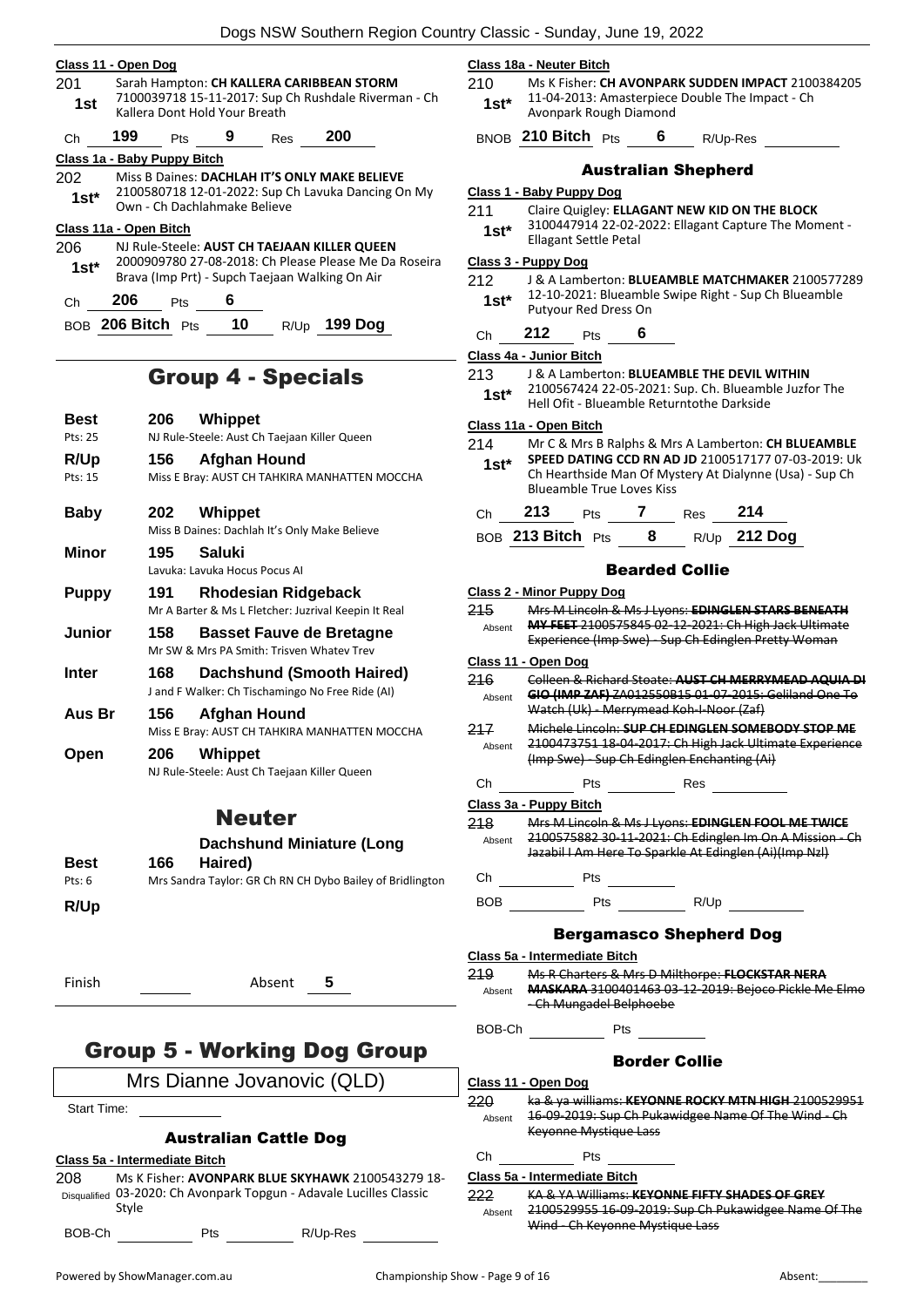#### 223 Ms R Menzies: **GLENBALA ROYAL LEAP OF FUN**

2100536460 29-02-2020: Tehya Blaize O Destiny (Ai) - 1st\* <u>2100536460</u> 29-02-2020: Tehya<br>Glenbala Keep Me In Your Heart

#### **Class 10a - Australian Bred Bitch**

- 224 ka & ya williams: **KEYONNE THEY CALL THE WIND**
	- 2100529953 16-09-2019: Sup Ch Pukawidgee Name Of The Wind - Cch Keyonne Mystique Lass **1st\***

#### **Class 11a - Open Bitch**

- 225 KA & YA Williams: **CH KEYONNE SOMETHING SPECIAL** 2100529957 16-09-2019: Sup Ch Pukawidgee Name Of The Wind - Ch Keyonne Mystique Lassa **1st\***
- Ch **224** Pts **8** Res **223**
- BOB **224 Bitch** Pts **8** R/Up **223 Bitch**

#### Collie (Rough)

#### **Class 4a - Junior Bitch**

226 Ms Tracy Rosenkranz: **CH TRIBLU MORNING LIGHT** 2100557479 01-02-2021: Ch Triblu Up In Flames - Ch Triblu 1st<sup>\*</sup> <sup>2100557479</sup> 01-02-<br>Ring Side Romance

#### BOB-Ch **226 Bitch** Pts **6**

#### Finnish Lapphund

#### **Class 2 - Minor Puppy Dog**

- 227 Liam Murdock: **HUEZE NORTHERN STAR** 3100440917 23- 11-2021: Cib Sup Ch Taigakoira Tahtien Valo Ai - Ch Jarfa'S
- **1st\*** LI-2021: CID Sup Ch Taigakoira<br>Shining Star At Hueze (Imp Fin)

#### **Class 4 - Junior Dog**

228 Ms C. Erwin: **SETAREH DREAM BELIEVER (AI)** 9100012578 10-05-2021: Eisenfest Flynn Rider - Ch Lempo Avenging 1st\* <sup>10-05-2021: E</sup><br>Rogue Ccd Ra

#### **Class 10 - Australian Bred Dog**

- 229 Mrs B & Mr C Ralphs: **CH POLARPAWS BLACK DIAMOND CCD RN AD JD** 3100390051 04-04-2019: Cib Ee Ch. Fin Ch. Se Ch. Lapinpeikon Häntä Heikki - Ch Caleebra Diamonds **1st\***
- Are Forever Ad Jd Spd Wpd
- BOB-Ch **228 Dog** Pts **8** R/Up-Res **229 Dog**

#### German Shepherd Dog

#### **Class 4a - Junior Bitch**

- 232 Kim Pollack: **CINDERHOF SIMMII** 2100565514 12-05-2021: Chili Della Valcuvia (Imp Uk) - Stobar Gambaa **1st\***
- 233 Mr M & Mrs J Hannah: **BABANGA CHARLOTTE MASON** 2100558812 26-02-2021: Ypsilon Di Casa Capetians (Imp 2nd 2100338812 20-02-2021: *resion of Levinga* Deu) - Fremont Mystique At Babanga

#### **Class 5a - Intermediate Bitch**

- 234 G & K Hall: **ROXAMBURG JALAPENO (AI) AZ** 7100046177 16-04-2020: Rico Von Der Kleinen Birke (Imp Deu) - Ch **1st**\* 1b-04-2020: Rico Von De<br>Roxemburg Hot Chilli Az 235 RL Ralphs: **CH ALLENDELL TOUCH OF CLASS** 2100543254
- 29-06-2020: Hausillevon Gandy Ch Allendell Leather N **2nd**  $\frac{29-0}{200}$

#### **Class 11a - Open Bitch**

- 236 V J Bland: **\*CONKASHA VA VA VOOM 'AZ'** 2100471377 20- 03-2017: Asterhund Ozzie Anzac 'A'z' - Conkasha Dakota Star 'A'z' Absent
- BOB-Ch **234 Bitch** Pts **9** R/Up-Res **232 Bitch**

## German Shepherd Dog (Long Stock Coat)

#### **Class 2 - Minor Puppy Dog**

237 M & J Hannah: **BABANGA ENCORE PLEASE** 2100573366 12- 1st\* 10-2021: Ch Babanga Mr Anderson - Babanga Susie

#### **Class 5 - Intermediate Dog**

238 Adrian Button: **CH TEAMKUMA PURPLERAIN** 2100543972 19-07-2020: Gr Ch Hillmagic Purple Rain - Ch Sundaneka Black Velvet Absent

239 V J Bland: **ZABENZAH THE LEGACY AZ** 2100536866 16-03- 2020: Conkasha New Direction Az - Conkasha Va Va Voom **1st**\*  $\frac{20}{47}$ 

#### **Class 1a - Baby Puppy Bitch**

- 240 Rebecca Bentley: **ROXAMBURG REAPER** 7100050860 17- 01-2022: Wulkano-Uno Von Schnitzerteam (Imp Hun) - Ch
- Roxemburg Hot Chilli Az **1st\*** 241 VJ Bland & A Doyle: **CASTASTAR SOPHIA** 4100368706 02-
- 03-2022: Uk Ch Conbhairean Freddie Ipo 2 Castastar Nayeli Az Absent
- BOB-Ch **No Award** Pts R/Up-Res

#### Shetland Sheepdog

#### **Class 1 - Baby Puppy Dog**

242 SHARNDAH KENNELS: **SHARNDAH SUMMER TIME BLUES** 2100578113 27-12-2021: Sup Ch Sharndah Th Swanky Yank - Ifonly Intoxicating Absent

#### **Class 4 - Junior Dog**

- 244 Nicole Pearson: **HARTLY BIG BANG** 2100560217 06-03-
- 1st\* 2021: Ch Lyndream Imperial Moet Ch Hartly How Devine

#### **Class 10 - Australian Bred Dog**

245 Mr M & Mrs J Hannah: **HARTLY HOW WE ROLL** 2100471249 25-02-2017: Ch Hartly How About Me - Ch Hartly Constant **2nd**  $\frac{25-02-201}{Comment}$ 

#### 246 T Walters: **SUP CH SHELDOW CHARLIE BROWN**

- 5100086259 15-01-2015: Saf Grand Ch. Aust Ch Sharndah **1st** 5100086259 15-01-2015: Saf Grand Ch. Au Encore Encore - Sharndah Shes Glamorous
- Ch **244** Pts **8** Res **246**

#### **Class 2a - Minor Puppy Bitch**

- 247 Nicole Pearson: **HARTLY KEEPERS DIAMOND** 2100577441 16-12-2021: A.Ch.Hartly Keep Commenting - Ch Hartly 1st<sup>\*</sup> <sup>1b-12-2021:</sup>
- 248 Sharndah Kennels: **SHARNDAH IF ONLY TWALLS TALKED** 2100550889 12-11-2020: Tisman Tayla Ina Tux - Ifonly Intoxicating Absent

249 N PEARSON: **HARTLY KEEP ON SHINING** 2100520843 11-06- 2019: Ch Hartly Keep Commenting - Supch Hartly Shine On **1st**<sup>\*</sup>  $\frac{201}{Me}$ 

| €Ch |                 |            |   | 17                              |
|-----|-----------------|------------|---|---------------------------------|
|     | $0.11 \,R - 1.$ | <i>. .</i> | _ | $0.10 \text{ N} \cdot \text{m}$ |

BOB **244 Dog** Pts **10** R/Up **246 Dog**

#### **Class 10 - Australian Bred Dog**

252 Mr L & Mrs D Milthorpe: **SOUVIGNY SOLO (AI)** 2100553978 26-11-2020: Kingsbury Just A Little Hocus Pocus - Ch **1st**\* <sup>2b-11-2020: Kingst<br>Souvigny Sindi (Ai)</sup>

**Class 11 - Open Dog** 253 Mr L & Mrs D Milthorpe: **LLANDWYN I KONA KII (AI)**

- 2100529977 21-10-2019: Amchgrch Banyan Gandalfthegray Okeka Imp Usa) - Ch Kelprin Someone Like You Absent
- Ch **252** Pts **6** Res

#### **Class 1a - Baby Puppy Bitch**

- 254 Bethwyn Kennels: **BETHWYN SILVER SPARKLE** 3100443482
- 27-12-2021: Bethwyn Bounty Hunter Ch Bethwyn Silver  $1$ st<sup>\*</sup> $\frac{27-12-1}{5}$

#### **Class 3a - Puppy Bitch**

255 Mr L & Mrs D Milthorpe: **LLONDEE DANCE THE TIDE (AI)**

2100567843 14-07-2021: Nz Ch Badagri Dance To The Beat 1st\* <sup>21005</sup> 2008 14-07-2021: NZ Ch Back 2008 14-07-2021

#### **Class 5a - Intermediate Bitch**

256 Bethwyn Kennels: **BETHWYN SILVER BELLS** 3100422519 15- 12-2020: Gr Ch Afonwen Luvs Two Win - Ch Bethwyn Silver **Sequel** Absent

Welsh Corgi (Cardigan)

**Class 11a - Open Bitch**

# **Class 5a - Intermediate Bitch**

- 
-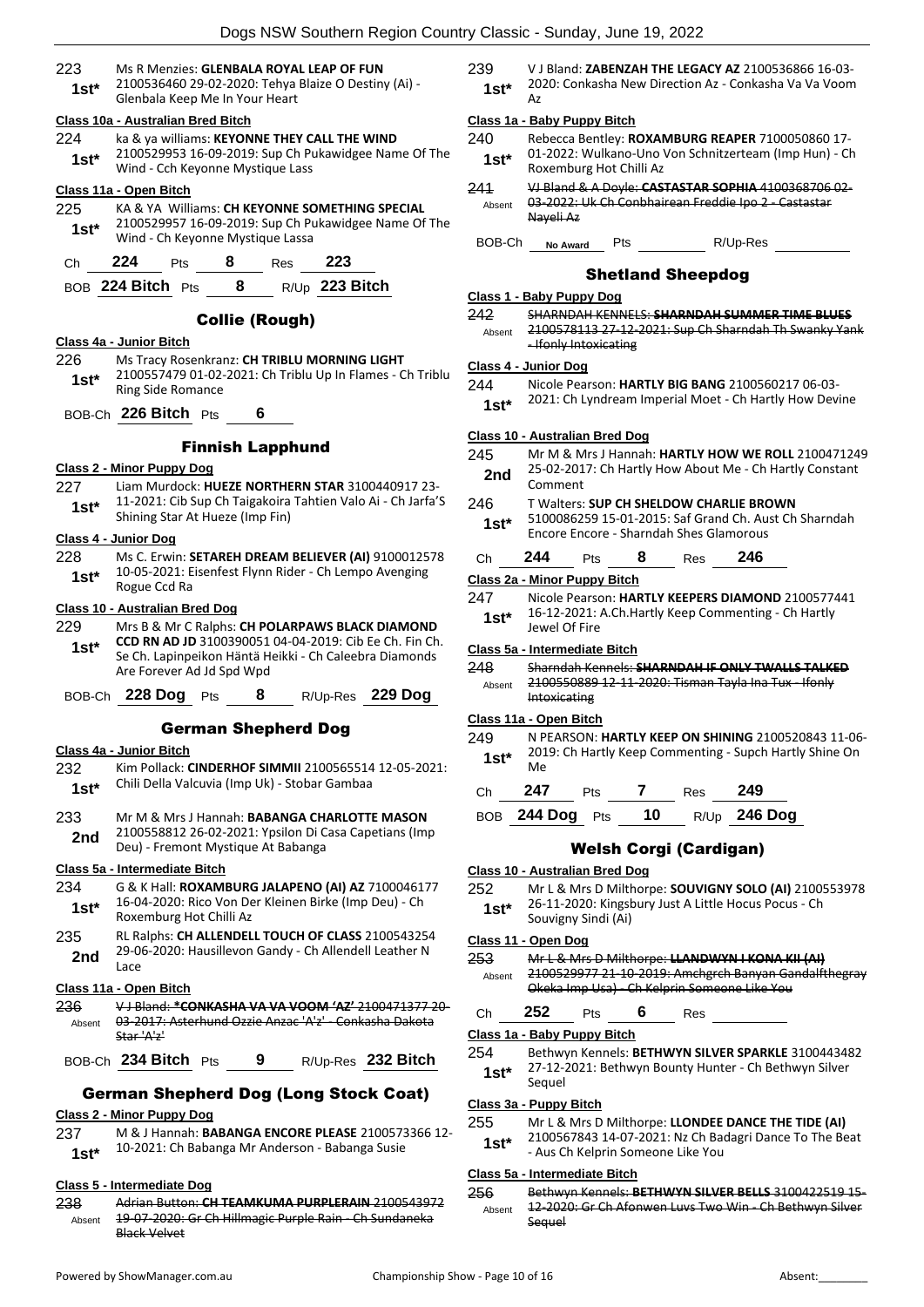|                 |                               |     |                |                                                                                                                                           |                | <b>DUYS INDIVI OUGHINIII INDYNII OUG</b>                                                              |
|-----------------|-------------------------------|-----|----------------|-------------------------------------------------------------------------------------------------------------------------------------------|----------------|-------------------------------------------------------------------------------------------------------|
| Ch.             | 255                           | Pts |                | 6 Res                                                                                                                                     |                |                                                                                                       |
|                 | BOB 252 Dog Pts               |     | $\overline{7}$ |                                                                                                                                           | R/Up 255 Bitch |                                                                                                       |
|                 |                               |     |                | <b>Welsh Corgi (Pembroke)</b>                                                                                                             |                |                                                                                                       |
|                 | Class 3a - Puppy Bitch        |     |                |                                                                                                                                           |                |                                                                                                       |
| 257<br>1st*     |                               |     |                | Renay Grace: BEGRAYCED BANDITS REMINISCENCE<br>Ch Becassmic Amore For Begrayced                                                           |                | 2100572130 20-07-2021: Ch Pemvale Great Expectations -                                                |
|                 | Class 4a - Junior Bitch       |     |                |                                                                                                                                           |                |                                                                                                       |
| 258<br>1st*     |                               |     |                | Miss S & Mr G. Chick: SAMIHA THE FAIRYS WISH<br>Aziah (Ai) - Ch. Samiha Friday On My Mind                                                 |                | 3100423069 03-01-2021: Ch. Dawco Stagecoach Thief At                                                  |
|                 | Class 5a - Intermediate Bitch |     |                |                                                                                                                                           |                |                                                                                                       |
| 259<br>1st*     |                               |     |                |                                                                                                                                           |                | Renay Grace: CH BECASSMIC AMORE FOR BEGRAYCED<br>4100333400 14-02-2020: Ch Anwyl Leave Thlast Dance   |
|                 |                               |     |                | Forme - Ch Becassmic Girls Got Rhythm                                                                                                     |                |                                                                                                       |
|                 |                               |     |                |                                                                                                                                           |                | BOB-Ch 258 Bitch Pts 8 R/Up-Res 259 Bitch                                                             |
|                 | Class 18 - Neuter Dog         |     |                |                                                                                                                                           |                |                                                                                                       |
| 260<br>$1st*$   |                               |     |                | Renay Grace: CH BECASSMIC DOCTOR LOVE AT                                                                                                  |                | BEGRAYCED 4100333401 14-02-2020: Ch Anwyl Leave<br>Thlast Dance Forme - Ch Becassmic Girls Got Rhythm |
|                 | BNOB 260 Dog Pts 6 R/Up-Res   |     |                |                                                                                                                                           |                |                                                                                                       |
|                 |                               |     |                | <b>White Swiss Shepherd Dog</b>                                                                                                           |                |                                                                                                       |
|                 | Class 1a - Baby Puppy Bitch   |     |                |                                                                                                                                           |                |                                                                                                       |
| 261<br>$1st^*$  |                               |     |                | Ms Rhiannon Stockdale: SAFFIORAIRE SEROMONT<br><b>MONTROSE 3100446149 27-01-2022: Saffioraire</b><br>Rantanplan - Saffioraire Serendipity |                |                                                                                                       |
|                 |                               |     |                | <b>Group 5 - Specials</b>                                                                                                                 |                |                                                                                                       |
| Best<br>Pts: 25 |                               | 228 |                | <b>Finnish Lapphund</b><br>Ms C. Erwin: Setareh Dream Believer (AI)                                                                       |                |                                                                                                       |
| R/Up<br>Pts: 15 |                               | 213 |                | <b>Australian Shepherd</b><br>J & A Lamberton: Blueamble The Devil Within                                                                 |                |                                                                                                       |
| <b>Baby</b>     |                               | 254 |                | <b>Welsh Corgi (Cardigan)</b><br>Bethwyn Kennels: Bethwyn Silver Sparkle                                                                  |                |                                                                                                       |
|                 |                               |     |                |                                                                                                                                           |                |                                                                                                       |

## **Minor 247 Shetland Sheepdog**

Nicole Pearson: Hartly Keepers Diamond

- **Puppy 257 Welsh Corgi (Pembroke)** Renay Grace: Begrayced Bandits Reminiscence
- **Junior 228 Finnish Lapphund** Ms C. Erwin: Setareh Dream Believer (AI)
- **Inter 234 German Shepherd Dog** G & K Hall: Roxamburg Jalapeno (AI) AZ
- **Aus Br 246 Shetland Sheepdog** T Walters: SUP CH SHELDOW CHARLIE BROWN
- **Open 249 Shetland Sheepdog** N PEARSON: HARTLY KEEP ON SHINING

## Neuter

| <b>Best</b> | 260 | <b>Welsh Corgi (Pembroke)</b>                      |
|-------------|-----|----------------------------------------------------|
| Pts: 7      |     | Renay Grace: Ch Becassmic Doctor Love At Begrayced |
| R/Up        | 210 | <b>Australian Cattle Dog</b>                       |
|             |     | Ms K Fisher: Ch Avonpark Sudden Impact             |
|             |     |                                                    |
|             |     |                                                    |

Finish Absent **14**

## Group 6 - Utility Group

#### Ms Carol Gunn (QLD)

Start Time:

#### Akita

#### **Class 18a - Neuter Bitch**

- 262 CHIENON KENNELS: **NEUT CH SHOKUMA IDOL GOSSIP** 5100095052 18-07-2016: Ch Shokuma The Writing Onthe
	- 1st\* 5100095052 18-07-2016: Ch Shoku<br>Wall Ch Ruthdales Australian Idol
- BNOB **262 Bitch** Pts **6**

#### Bernese Mountain Dog

#### **Class 11a - Open Bitch**

- 263 Ms S Wallis: **CH MONTREAUX DEAR ABBY** 3100385000 22- 1st\* 12-2018: Ch Montreaux De Nero - Montreaux Berry Bliss
- BOB-Ch **263 Bitch** Pts **6**

#### Boxer

#### **Class 4 - Junior Dog**

264 M & J Carey: **CH. BOCSAVIL WICKED WIZARD** 2100562693 08-04-2021: Ch. Boxcrest Bold As Brass - Ch. Bocsavil Quite Alluring **1st\***

#### **Class 11 - Open Dog**

- 265 Mr DW Halliday: **AUST CH BOXBERRY REAL GONE KID (AI)** 2100476408 10-05-2017: Dutch Jnr Ch Abythorn Dijon (Imp Uk) - Aust Ch & Neut Ch Boxberry When I Grow Up **1st\***
- Ch **265** Pts **7** Res **264**

#### **Class 1a - Baby Puppy Bitch**

266 Mr DW Halliday: **BOXBERRY HOT SUMMER NIGHTS** 2100581739 01-03-2022: Sat 'Elit Box Xckeptional (Imp Blr) 1st\* 2100581739 01-03-2022: Sat 'Elit Bo<br>Aust Ch Boxberry Hot Chickie Babe

#### **Class 2a - Minor Puppy Bitch**

- 267 Mr DW Halliday: **BOXBERRY THIS IS NOT YOUR ROOM**
- 2100576011 02-11-2021: Aust Ch Boxberry Cut The Mustard (Ai) - Aust Ch Boxberry Dont Eat The Car **1st\***

#### **Class 3a - Puppy Bitch**

268 Mr DW Halliday: **BOXBERRY CATCH A WAVE** 2100566657 23-06-2021: Aust Ch Boxberry Surfing Legend - Boxberry **1st**\* <sup>23-06-2021: Aust Ch<br>Catch Me If You Can</sup>

#### **Class 4a - Junior Bitch**

269 Mr DW Halliday: **BOXBERRY KEEP ME WARM** 2100566656 23-06-2021: Aust Ch Boxberry Surfing Legend - Boxberry **1st** <sup>23-06-2021: Aust Cn</sup><br>Catch Me If You Can

#### **Class 5a - Intermediate Bitch**

270 M & J Carey: **BOCSAVIL U KNOW WHO** 2100529154 09-11- 2019: Ch. Boxcrest Bold As Brass - Ch. Bocsavil Just As 1st<sup>\*</sup> <sup>2019: Ch. B</sup><br>Fochanting

| Ch | 268 | 'ts | 9 | ĸes | 267 |  |
|----|-----|-----|---|-----|-----|--|
|----|-----|-----|---|-----|-----|--|

BOB **268 Bitch** Pts **11** R/Up **265 Dog**

#### **Class 18a - Neuter Bitch**

Angel Bonnie

- 271 Mr DW Halliday & Mrs SJ Badman: **AUST CH & NEUTER CH BOXBERRY SPANISH EYES** 2100438699 26-09-2015: Aust Ch Kirilenko De La Finca Sapho (Imp Esp) - Boxberry Ebonys **1st\***
- BNOB **271 Bitch** Pts **6** R/Up-Res

#### **Bullmastiff**

#### **Class 4 - Junior Dog**

272 Ms Karen Feldbauer: **BULLALRYLL SON OZEBULON (AI)** 4100355701 01-06-2021: Zebulon Of Trefilio - Bullalryll Aa 1st<sup>\*</sup> <sup>4100355</sup>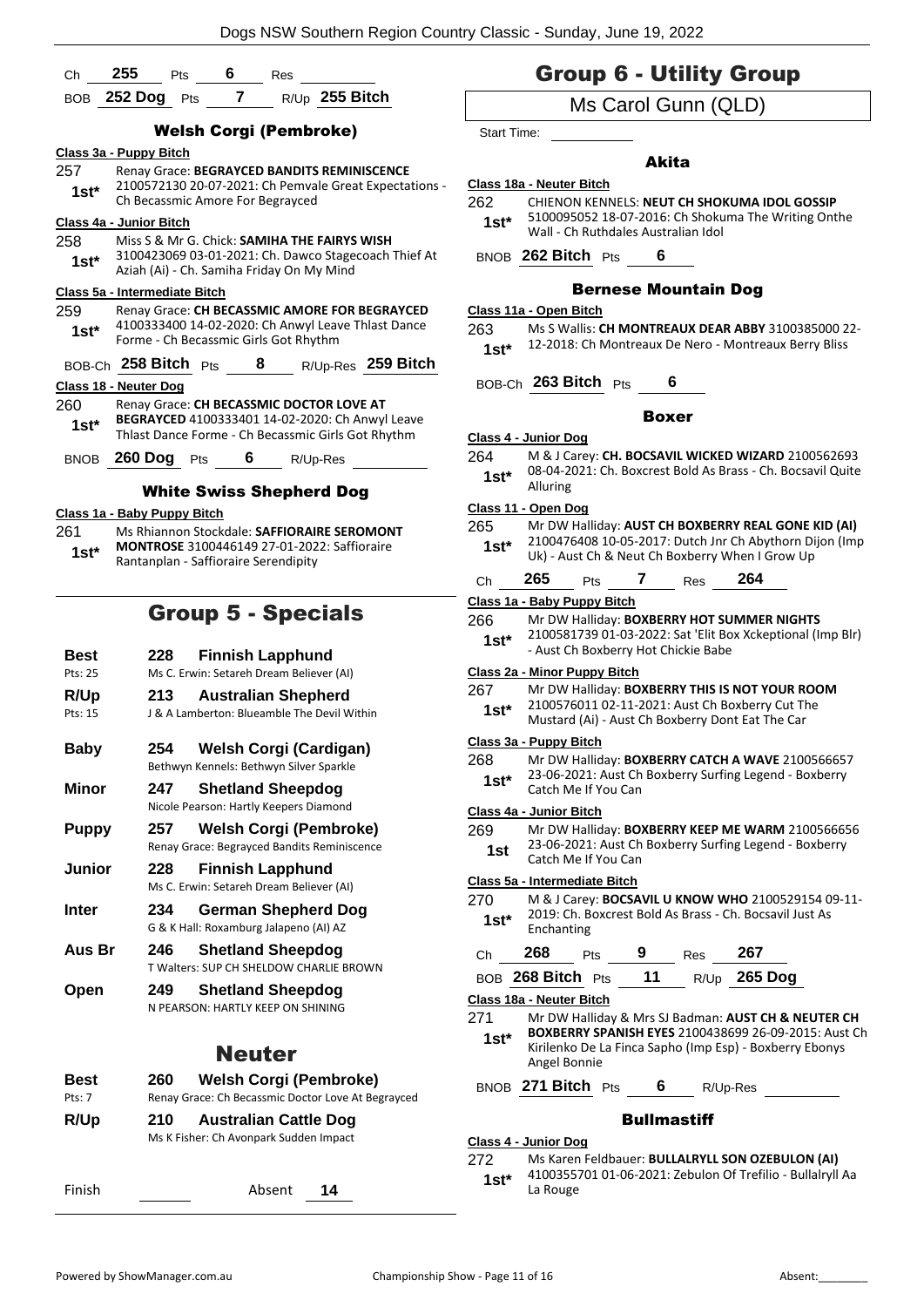| Dogs NSW Southern Region Country Classic - Sunday, June 19, 2022 |  |  |  |
|------------------------------------------------------------------|--|--|--|
|------------------------------------------------------------------|--|--|--|

|            | Class 11 - Open Dog                                                                                              |                               | <b>Russian Black Terrier</b>                                                                                |  |  |  |
|------------|------------------------------------------------------------------------------------------------------------------|-------------------------------|-------------------------------------------------------------------------------------------------------------|--|--|--|
| 273        | G&P Barber: AUST. CH. BANOBRAE CIRCLES OF HELL (AI)                                                              | Class 5a - Intermediate Bitch |                                                                                                             |  |  |  |
| $1st*$     | 3100388218 11-02-2019: Aust Ch Blackslate's Boston Blend<br>(Imp Usa) - Aust Ch Banobrae Hell Or High Water      | 287                           | SVETLANA BELOUSOVA: RUSLANA JEZABELL 3100399194                                                             |  |  |  |
|            |                                                                                                                  | $1st*$                        | 20-09-2019: Ruslana Foodor - Ch Tvorimir Creme Brulee                                                       |  |  |  |
| Ch         | 272<br>273<br>7<br>Pts<br>Res                                                                                    |                               |                                                                                                             |  |  |  |
|            | Class 10a - Australian Bred Bitch                                                                                |                               | BOB-Ch 287 Bitch Pts<br>6                                                                                   |  |  |  |
| 274        | G&P Barber: AUST GRAND.CH. BANOBRAE HELL OR HIGH                                                                 |                               |                                                                                                             |  |  |  |
| $1st*$     | <b>WATER 3100348018 12-10-2016: Banobrae The Warlock -</b>                                                       |                               | <b>Samoyed</b>                                                                                              |  |  |  |
|            | Banobrae Heaven Help Us                                                                                          |                               | Class 1 - Baby Puppy Dog                                                                                    |  |  |  |
| Ch         | 274<br>6<br>Pts                                                                                                  | 288                           | Mrs S White: DAWNSNOW HE'S A WICKED BIKILA                                                                  |  |  |  |
|            | BOB 273 Dog Pts 8 R/Up 274 Bitch                                                                                 | $1st*$                        | 2100581206 14-02-2022: Grand Ch. Wiltimloch                                                                 |  |  |  |
|            |                                                                                                                  |                               | Gebrselassie - Dawnsnow Queen Of The Desert                                                                 |  |  |  |
|            | <b>Cane Corso</b>                                                                                                |                               | Class 10 - Australian Bred Dog                                                                              |  |  |  |
|            | Class 1 - Baby Puppy Dog                                                                                         | 289                           | Mrs S White: GRAND CH. WILTIMLOCH GEBRSELASSIE                                                              |  |  |  |
| 275        | Tetley & Opbroek: KYLASHA MUMMIFIED HAWK                                                                         | $1st*$                        | 2100458948 23-08-2016: Sup.Ch Dawnsnow Is An Evil Lil                                                       |  |  |  |
| $1st*$     | 9100012852 15-02-2022: El Mesquital Hawk Us Import -                                                             |                               | Bear - Wiltimloch Pearson                                                                                   |  |  |  |
|            | Kylasha Goddess Of The Moon                                                                                      |                               | BOB-Ch 289 Dog Pts<br>6                                                                                     |  |  |  |
|            | <b>Class 2 - Minor Puppy Dog</b>                                                                                 |                               |                                                                                                             |  |  |  |
| 276        | Tetley & Opbroek: KYLASHA WHOS UR DADDY                                                                          |                               | <b>Shiba Inu</b>                                                                                            |  |  |  |
| $1st*$     | 9100012767 15-12-2021: Aust Ch Kylasha Turn It Up -                                                              |                               | Class 1 - Baby Puppy Dog                                                                                    |  |  |  |
|            | Hiworx Kylashas Destiny                                                                                          | 291                           | Lyne Browning: KORTMAR ERNEST EDWARD 2100579547                                                             |  |  |  |
|            | Class 10 - Australian Bred Dog                                                                                   | $1st*$                        | 17-01-2022: Aust Ch Junken No Ryuuto Go Kyuushuu                                                            |  |  |  |
| 277        | Tetley & Opbroek: GR CH KYLASHA TURN IT UP                                                                       |                               | Junkenkai (Imp Jpn) - Aust Ch Kortmar<br>Stellagothergrooveback                                             |  |  |  |
| $1st*$     | 2100476264 24-04-2017: Ch Redgladiator Balisto - Ch<br>Velhogranja Brit                                          |                               |                                                                                                             |  |  |  |
|            |                                                                                                                  | 292                           | Class 10 - Australian Bred Dog<br>Lyne Browning: AUST CH KORTMAR PAY EM OUT EARLY                           |  |  |  |
|            | Class 1a - Baby Puppy Bitch                                                                                      |                               | 2100522979 20-06-2019: Aust Ch Inishie No Kikunishiki Go                                                    |  |  |  |
| 278        | Tetley & Opbroek: KYLASHA HELL ON FYRE 9100012851 15-<br>02-2022: El Mesquital Hawk Us Import - Kylasha Goddess  | $1st*$                        | Bangaichisou (Imp Jpn) - Kortmar Warrior Princess                                                           |  |  |  |
| 1st        | Of The Moon                                                                                                      | 293                           | Mr W & Mrs B Downie: CH ROBRYCH TADASHI (AI)                                                                |  |  |  |
|            |                                                                                                                  | 2nd                           | 2100551634 10-11-2020: Rus.Gr.Ch.Blr.Ch.Ltu.Ch. Awa No                                                      |  |  |  |
|            | BOB-Ch 277 Dog Pts<br>7 R/Up-Res 276 Dog                                                                         |                               | Rikiou Go Ashuu Ootanisou (Jpn) - Ch Robrych Akari                                                          |  |  |  |
|            | <b>Dobermann</b>                                                                                                 | Ch                            | 292<br>293<br>7<br>Pts<br>Res                                                                               |  |  |  |
|            | Class 4 - Junior Dog                                                                                             |                               | Class 2a - Minor Puppy Bitch                                                                                |  |  |  |
| 279        | Miss E Pieton & Mrs M Smith: FIREAX ESSENCE OF VALOUR                                                            | 295                           | Lyne Browning: KORTMAR ROSES ARE RED 2100577679 14-                                                         |  |  |  |
| $1st^*$    | 2100568632 03-07-2021: Fireax Little War Hero - Fireax<br><b>Prime Desire</b>                                    | $1st^*$                       | 12-2021: Aust Ch Junken No Ryuuto Go Kyuushuu<br>Junkenkai (Imp Jpn) - Aust Grand Ch Kortmar Jessica Rabbit |  |  |  |
|            | Class 11 - Open Dog                                                                                              |                               | Class 4a - Junior Bitch                                                                                     |  |  |  |
| 280        | E Bell and Vansitar Dobermanns: SUP CH VANSITAR BLACK                                                            | 297                           | Mr W & Mrs B Downie: CH RAKURAI KIRAKIRA AT                                                                 |  |  |  |
| $1st*$     | AND GOLD (IMP NZ) 04231-2018 16-04-2018: Am Ch                                                                   | $1st*$                        | ROBRYCH (AI) 2100562601 22-04-2021: Fauxfox Lost In                                                         |  |  |  |
|            | Kaywoods Clear Nite Mission (Usa) - Sup Ch, Can Ch                                                               |                               | Translation - Orienta Powerpuff Girl                                                                        |  |  |  |
|            | Summits Vansitar Vb Eureka (Imp Usa)                                                                             | Ch                            | 295<br>297<br>7<br>Pts<br><b>Res</b>                                                                        |  |  |  |
| 281        | Miss A & Mrs S Evans: AUST CH IKONS NEW SENSATION<br>(NZL) 06493-2018 30-07-2018: Aust Ch Ikons Chosen One       |                               | R/Up 295 Bitch<br>9<br>BOB 292 Dog Pts                                                                      |  |  |  |
| Absent     | (NzI) - Asut Ch Ikons Visual Sensation (NzI)                                                                     |                               |                                                                                                             |  |  |  |
|            |                                                                                                                  |                               | <b>Siberian Husky</b>                                                                                       |  |  |  |
| Ch         | 280<br>279<br>7<br>Pts<br>Res                                                                                    |                               | Class 1 - Baby Puppy Dog                                                                                    |  |  |  |
|            | Class 3a - Puppy Bitch                                                                                           | 298                           | CAROLINE YATE: AEUKANMANUVA SHOOT TO WIN AI                                                                 |  |  |  |
| 283        | Peter Williams & Ella Pieton: FIREAX ESSENCE OF DESIRE                                                           | $1st*$                        | 2100580980 03-02-2022: Am Ch Sup Ch Mylas Precision                                                         |  |  |  |
| $1st*$     | 2100568636 03-07-2021: Fireax Little War Hero - Fireax<br><b>Prime Desire</b>                                    |                               | Point Imp Usa - Sup Ch Aeukanmanuva Any Win Will Do                                                         |  |  |  |
|            |                                                                                                                  |                               | Class 10 - Australian Bred Dog                                                                              |  |  |  |
| Ch         | 283<br>6<br>Pts                                                                                                  | 299                           | J&C Aranyos: AUST CH. AEUKANMANUVA                                                                          |  |  |  |
| <b>BOB</b> | 8<br>$280$ Dog Pts<br>R/Up 283 Bitch                                                                             | $1st*$                        | <b>THEFORCEAWAKENS 2100485535 21-09-2017: Ch</b>                                                            |  |  |  |
|            |                                                                                                                  |                               | Aeukanmanuva Thats All Folks - Aeukanmanuva Love<br>Myself                                                  |  |  |  |
|            | <b>German Pinscher</b>                                                                                           |                               |                                                                                                             |  |  |  |
|            | Class 1 - Baby Puppy Dog                                                                                         | Ch                            | 299<br>6<br>Pts                                                                                             |  |  |  |
| 284        | Michele Beyer: KAITLER THE DUKE OF DAVEREN (AI)                                                                  |                               | Class 11a - Open Bitch                                                                                      |  |  |  |
| $1st*$     | 2100576812 04-01-2022: Czech Ch. Carlos Ze Zlateho                                                               | 300                           | Tetley & Opbroek & Herba: MIKULOV ROMA AT ACA                                                               |  |  |  |
|            | Lancastru (Cz) - Am Ch. Daveren'S Whiskey Girl (Imp Usa)                                                         | $1st*$                        | LANCHE 2100504462 24-08-2018: Ch Mikulov This Is Now                                                        |  |  |  |
|            | Class 1a - Baby Puppy Bitch                                                                                      |                               | Rn. Et. Jc. Wwwp - Ch Avalanches Bling Bling Et                                                             |  |  |  |
| 285        | Michele Beyer: KAITLER SO SO SCANDALOUS 2100576358                                                               | Ch                            | 300<br>6<br>Pts                                                                                             |  |  |  |
| 1st        | 02-01-2022: Ger Ch. Dark Angels Making Me Stronger.<br>(Germany) - Kaitler Salsa With Daveren (Iid)              |                               | $\mathbf{7}$<br>R/Up 300 Bitch<br>BOB 299 Dog Pts                                                           |  |  |  |
|            |                                                                                                                  |                               |                                                                                                             |  |  |  |
|            | Class 4a - Junior Bitch                                                                                          |                               |                                                                                                             |  |  |  |
| 286        | Ms M Beyer & Miss C Manton: KAITLER CRY ME A RIVER<br>2100562712 16-05-2021: Kaitler Bringin Sexy Back - Kaitler |                               |                                                                                                             |  |  |  |
| $1st*$     | Salsa With Daveren (lid)                                                                                         |                               |                                                                                                             |  |  |  |
|            | BOB-Ch 286 Bitch Pts                                                                                             |                               |                                                                                                             |  |  |  |
|            | 6                                                                                                                |                               |                                                                                                             |  |  |  |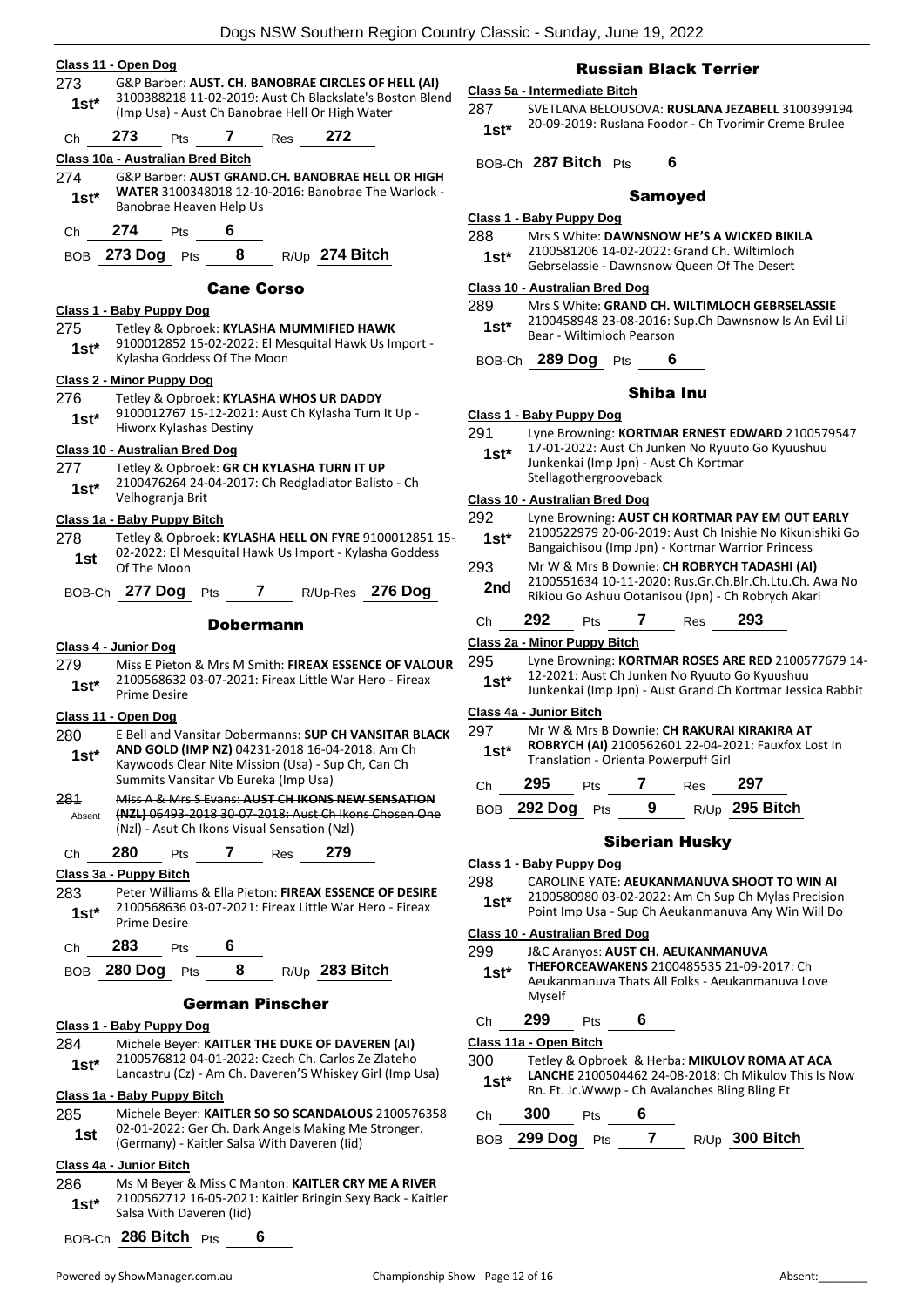## Group 6 - Specials

| Best<br>Pts: 25 | 299 | Siberian Husky<br>J&C Aranyos: Aust Ch. Aeukanmanuva TheForceawakens                    |
|-----------------|-----|-----------------------------------------------------------------------------------------|
| R/Up<br>Pts: 15 | 280 | Dobermann<br>E Bell and Vansitar Dobermanns: SUP CH Vansitar Black<br>and Gold (Imp NZ) |
| Baby            | 284 | <b>German Pinscher</b><br>Michele Beyer: Kaitler The Duke Of Daveren (AI)               |
| Minor           | 295 | Shiba Inu<br>Lyne Browning: Kortmar Roses Are Red                                       |
| <b>Puppy</b>    | 283 | Dobermann<br>Peter Williams & Ella Pieton: Fireax Essence Of Desire                     |
| Junior          | 286 | German Pinscher<br>Ms M Beyer & Miss C Manton: Kaitler Cry Me A River                   |
| Inter           | 270 | <b>Boxer</b><br>M & J Carey: Bocsavil U Know Who                                        |
| Aus Br          | 299 | Siberian Husky<br>J&C Aranyos: Aust Ch. Aeukanmanuva TheForceawakens                    |
| Open            | 280 | Dobermann<br>E Bell and Vansitar Dobermanns: SUP CH Vansitar Black<br>and Gold (Imp NZ) |
| Finish          |     | Absent<br>1                                                                             |

## Group 7 - Non-Sporting Group

Ms Carol Gunn (QLD) Start Time: Boston Terrier **Class 1 - Baby Puppy Dog** 301 Trickey: **FRENCHTRICK TIMETRAVELER IN OZ** 2100582956 25-02-2022: Canmoy's Boston Rockefeller (Imp Fin) - Ch Frenchtrick Roxie Girl Absent **Class 5 - Intermediate Dog** 302 Leanne Brown: **CH BOSLEA MISTER PAPARAZZI** 3100409164 08-04-2020: Bostonbob Bruno Split - Ch **1st**\* 3100409164 08-04-2020:<br>Zamenhof Madjik Dreams Ch **302** Pts **6 Class 2a - Minor Puppy Bitch** 303 Leanne Brown: **BOSLEA HER ROYAL HIGHNESS** 3100443090 14-12-2021: Grand Ch Baronrath All In A Nutshell - Ch **1st**\* 14-12-2021: Grand Ch Bar<br>Zamenhof Madjik Dreams

#### **Class 11a - Open Bitch**

| 304    |     |            |   | Leanne Brown: CH ZAMENHOF MADJIK DREAMS                |  |
|--------|-----|------------|---|--------------------------------------------------------|--|
| Absent |     |            |   | 3100356288 15-03-2017: Kerden Bet Ya Sweet Bippy I Do- |  |
|        |     |            |   | Ch Bostonwood O Wata Gale Suzy                         |  |
| Ch.    | 303 | <b>Pts</b> | 6 | Res                                                    |  |

| BOB 302 Dog Pts |  |  |  |  | R/Up 303 Bitch |
|-----------------|--|--|--|--|----------------|
|-----------------|--|--|--|--|----------------|

#### **Dalmatian**

#### **Class 2 - Minor Puppy Dog**

305 Darlene Fennell: **PACEAWAY VERY STYLISH** 4100365049 26-11-2021: Am Ch,Arg Gr Ch,Uru Ch,Braz Nat Ch.Int Ch Pan-A St Supreme Ch Paceaway At Rosemount - Paceaway Double Happy (Ai) Absent

#### **Class 3 - Puppy Dog**

306 M obrien: **THUNDERSPOT HITCH TRAIL BLAZER (AI)** 2100576682 02-12-2021: Ch Starswept Coach Rider - Thunderspot Secret Prize Absent

|               | <b>Class 10 - Australian Bred Dog</b>                                                                     |                                                        |
|---------------|-----------------------------------------------------------------------------------------------------------|--------------------------------------------------------|
| 307           |                                                                                                           | M obrien: THUNDERSPOT I SEE THE LIGHT 2100520708 13-   |
| 1st*          | 06-2019: Grand Ch Thunderspot Right Kindof Wrong - Ch<br>Thunderspot I Paint A Picture                    |                                                        |
| Сh            | 307<br>6<br>Pts                                                                                           | Res                                                    |
|               | Class 2a - Minor Puppy Bitch                                                                              |                                                        |
| 308           | M obrien: THUNDERSPOT DARK PHOENICKS 2100576184<br>06-12-2021: Starswept Scottish Monarch - Thunderspot   |                                                        |
| 1st*          | Flash Of Silver                                                                                           |                                                        |
|               | Class 4a - Junior Bitch                                                                                   |                                                        |
| 309<br>$1st*$ | M obrien: THUNDERSPOT PINA COLADA 2100572183 14-<br>- Neehi You Stole My Heart                            | 09-2021: Grand Champion Thunderspot Right Kindof Wrong |
| Сh            | 309<br>7<br>Pts                                                                                           | 308<br>Res                                             |
| BOB           | <b>307 Dog</b><br>8<br>Pts                                                                                | R/Up 309 Bitch                                         |
|               | Class 18a - Neuter Bitch                                                                                  |                                                        |
| 310           | M obrien: THUNDERSPOT FLASH OF SILVER 2100449465                                                          |                                                        |
| $1st*$        | 16-03-2016: Ch Starswept Iced Mocha Ai - Ch Neut Ch<br>Thunderspot Violet Are Blue                        |                                                        |
|               | BNOB 310 Bitch Pts<br>6                                                                                   | R/Up-Res                                               |
|               | Great Dane                                                                                                |                                                        |
|               | <b>Class 10 - Australian Bred Dog</b>                                                                     |                                                        |
| 311           | Frieda Clifton: SUP CH DANEFRED MEMORIES RMADE O                                                          |                                                        |
| $1st*$        | THIS (AI) 3100388942 08-03-2019: Grand Champion<br>Truemania Indianas Image(Ai) - Ch Danefred Black Peppa |                                                        |
|               | Class 11 - Open Dog                                                                                       |                                                        |
| 312           | Mr.A.L & Mrs.M.A. Marshall: NOTRADANE ACES HIGH<br>2100506516 20-09-2018: Notradane Hector The Great -    |                                                        |
| $1st*$        | Notradane Penelope Pitstop                                                                                |                                                        |
| Сh            | 311<br>7<br>Pts                                                                                           | 312<br>Res                                             |
|               | Class 1a - Baby Puppy Bitch                                                                               |                                                        |
| 313           | DM Milthorpe: LACARTERA CHEVROLET CHEVELLE                                                                |                                                        |
| Absent        | 2100583659 18-03-2022: Okelani Make It Count -<br>Mulgadane Maya Angelou (Ai)                             |                                                        |
| 314           |                                                                                                           | Frieda Clifton: DANEFRED SONOYA MIZUMO 3100445903      |
| $1st*$        | 01-01-2022: Ch Stormalong Rhythym Ivegot - Danefred<br>Fashion Parade                                     |                                                        |
| 315           |                                                                                                           | Kirstin Milthorpe: TIGABROOK DROGHEDA 7100050783 21-   |
| 2nd           | 01-2022: Ch Alariquis Lelu Poika(Ai) - Elganser Formidable                                                |                                                        |
|               | Force (Ai)                                                                                                |                                                        |
|               | Class 2a - Minor Puppy Bitch                                                                              |                                                        |
| 316           | Mr.A.L & Mrs.M.A. Marshall: NOTRADANE                                                                     |                                                        |
| $1st*$        | Vadar - Ch. Notradane Esmeralda                                                                           | QUINTESSENTIAL 2100575488 05-10-2021: Notradane Darf   |
|               | Class 4a - Junior Bitch                                                                                   |                                                        |
| 317           | MISS A FOSTER: AUST CH DANEFRED BACKIN SEVENTH                                                            |                                                        |
| $1st^*$       | HEAVEN (AI) 3100430851 01-05-2021: Ch. Danefred Mr<br>Independence - Danefred Toosexy For Mystripes       |                                                        |
| Ch            | 317<br>7<br>Pts                                                                                           | 316<br><b>Res</b>                                      |
| BOB           | 311 Dog Pts<br>9                                                                                          | R/Up 317 Bitch                                         |
|               | <b>Japanese Spitz</b>                                                                                     |                                                        |
|               | <b>Class 10 - Australian Bred Dog</b>                                                                     |                                                        |
| 318           | Rebecca Bentley: GRANDCH BELZBENTLEY WILD CARD                                                            |                                                        |
| $1st*$        | Grand Ch Belzbentley Yabba Dabba Doo                                                                      | 3100389682 11-03-2019: Sup Ch Daesdaemar Rebel Rebel - |
| Сh            | 318<br>6<br>Pts                                                                                           |                                                        |
|               | Class 1a - Baby Puppy Bitch                                                                               |                                                        |

#### 320 Rebecca Bentley: **BELZBENTLEY FEATHER WEIGHT**

7100050668 04-01-2022: Grand Ch Belzbentley Wild Card - Belzbentley Myristica Fragrans **1st\***

#### **Class 3a - Puppy Bitch**

#### 322 Rebecca Bentley: **BELZBENTLEY BLAZING SKIES**

3100435936 12-08-2021: C.I.B. Sup Ch Daesdaemar Foreign Exchange Iid Fin - Grand Ch Belzbentley Saturn Five **1st\***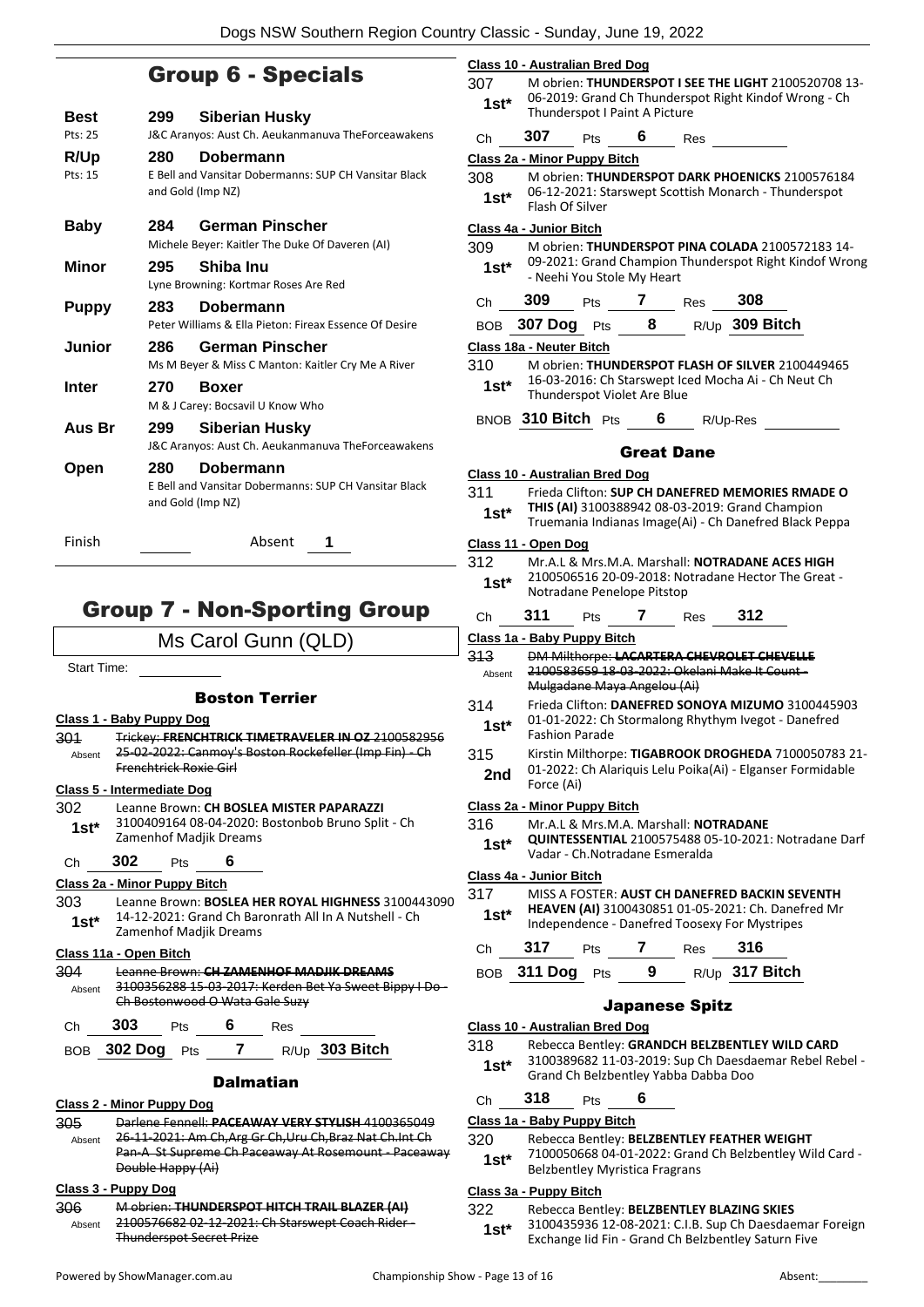Ch **322** Pts **6**

BOB **318 Dog** Pts **7** R/Up **322 Bitch**

#### Poodle (Standard)

#### **Class 2 - Minor Puppy Dog**

324 Linda Robinson: **KYSAN KING OF THE KIDS** 3100442695 01- 11-2021: Ch Noxas Accidentally In Love - Kysan Ariel Dare 1st<sup>\*</sup> <sup>11-2021:</sup><br>To Dream

BOB-Ch **324 Dog** Pts **6**

#### Poodle (Toy)

#### **Class 1 - Baby Puppy Dog**

325 Leeann M Boyd: **SWEETOOTH NUTELLA** 2100582500 11-03- 2022: Beddydane Another Allusion - Ch Rakeiora Madeleine 1st<sup>\*</sup> <sup>2022: Be</sup><br>Lemaire

#### **Class 3a - Puppy Bitch**

326 L. F Stone: **BEDDYDANE BLACK SAPHIRE** 2100577133 17- 12-2021: Beddydane Another Allusion - Ch. Poodleacre Sweet Aretha **1st\***

#### **Class 4a - Junior Bitch**

327 Leeann M Boyd: **SWEETOOTH MISTIK MAGIC** 2100555877 22-01-2021: Beddydane Another Allusion - Ch Rakeiora 1st<sup>\*</sup> <sup>22-01-2021: Beddy</sup>

#### **Class 5a - Intermediate Bitch**

- 328 MRS B GLEESON & MRS J SEITER: **FLEURLEE LADY CECILIA** 3100421181 24-11-2020: Zazzin Playin With Fire - Fleurlee Lady Abigail **1st\***
- BOB-Ch **328 Bitch** Pts **8** R/Up-Res **327 Bitch**

#### **Class 18 - Neuter Dog**

329 Leeann M Boyd: **NEUT CH SWEETOOTH MUSIC OFTHE NIGHT** 2100468542 01-01-2017: Ch Beddydane Domingo - Ch Rakeiora Madeleine Lemaire **1st\***

BNOB **329 Dog** Pts **6** R/Up-Res

#### Schipperke

#### **Class 5 - Intermediate Dog**

330 N CURWEN & G CRUSE: **CH MONTERREZ FULL FRONTAL AT BARRAGAN** 2100539610 28-03-2020: Am Gr Ch Sup Ch Ebonystar Moonshiner Follow The Leader(Imp Usa) - Ch Monterrez Ultra Violet **1st\***

#### **Class 10 - Australian Bred Dog**

331 Mr G Cruse: **CH MONTERREZ KIND OF SPECIAL AT BARRAGAN** 2100558047 18-01-2021: Am Gr Ch Sup Ch Rivendel's Forged In Fire(Imp Usa) - Gr Ch Neut Ch Monterrez Star Quality **1st\***

Ch **331** Pts **7** Res **330**

#### **Class 2a - Minor Puppy Bitch**

- 332 Mr G Cruse: **MONTERREZ PRETTY SPECIAL** 2100578278 06- 12-2021: Am Gr Ch. Sup Ch Rivendel's Forged In Fire(Imp
	- Usa) Ch Monterrez First Wave **1st\***

#### **Class 4a - Junior Bitch**

333 Mr G Cruse: **MONTERREZ MAIL ORDER BRIDE** 2100561776 29-03-2021: Am Gr Ch. Sup Ch Rivendel's Forged In Fire(Imp Usa) - Ch Monterrez Ultra Violet **1st\***

#### **Class 11a - Open Bitch**

- 334 Rebecca Bentley: **SUP CH BATEAUCHIEN BAZINGA** 3100324328 22-05-2015: Sup Ch Sanlyn Hit The Road Jack -
- Bateauchien Risky Bizness **1st\***

| Ch 334          | <b>Pts</b> | - 8  | Res 333 |                     |
|-----------------|------------|------|---------|---------------------|
| BOB 331 Dog Pts |            | - 10 |         | R/Up <b>330 Dog</b> |

#### Shih Tzu

#### **Class 1 - Baby Puppy Dog**

335 Sue Plackett: **PLACKY I'M SO HANDSOME** 2100581221 09- 1st\* 02-2022: Placky Little T - Ch.Placky For The Thrill Of It

#### **Class 3 - Puppy Dog**

336 Sue Plackett: **PLACKY HOT N SEXY JOEY** 2100575840 08-11- 1st\* 2021: Ch.Sunside Aussie Legend - Placky Sexy N Hot

| Сh | 336 | Pts | 6 |
|----|-----|-----|---|
|----|-----|-----|---|

#### **Class 2a - Minor Puppy Bitch**

337 Sue Plackett: **PLACKY JOSIE N PUSSYCATZ** 2100575887 23- 09-2021: Ch.Sunside Aussie Legend (Imp Can) - Ch.Placky  $1$ St<sup>\*</sup>  $\frac{09-202111}{5}$ 

#### **Class 4a - Junior Bitch**

338 Sue Plackett: **PLACKY PUT A SPELL ON ME** 2100567180 26- 06-2021: Ch.Sunside Aussie Legend (Imp Can) - Ch.Placky Black Bombshell Absent

Ch **337** Pts **6** Res BOB **336 Dog** Pts **7** R/Up **337 Bitch**

#### Tibetan Terrier

#### **Class 4 - Junior Dog**

339 R & Y Barter & L Hickie: **CH GENGALA CRITICS CHOICE** 2100560504 01-02-2021: Ch Gengala Get Used To It - Gengala Caught On Camera **1st\***

## Ch **339** Pts **6**

#### **Class 3a - Puppy Bitch**

- 340 L M Hickie: **GENGALA POLITICAL PRINT** 2100570219 27-07- 2021: Ch Gengala Get Used To It - Ch Gengala Provocative 1st<sup>\*</sup> Patsy
- Ch **340** Pts **6**

| BOB 340 Bitch Pts |  | $R/Up$ 339 Dog |
|-------------------|--|----------------|
|                   |  |                |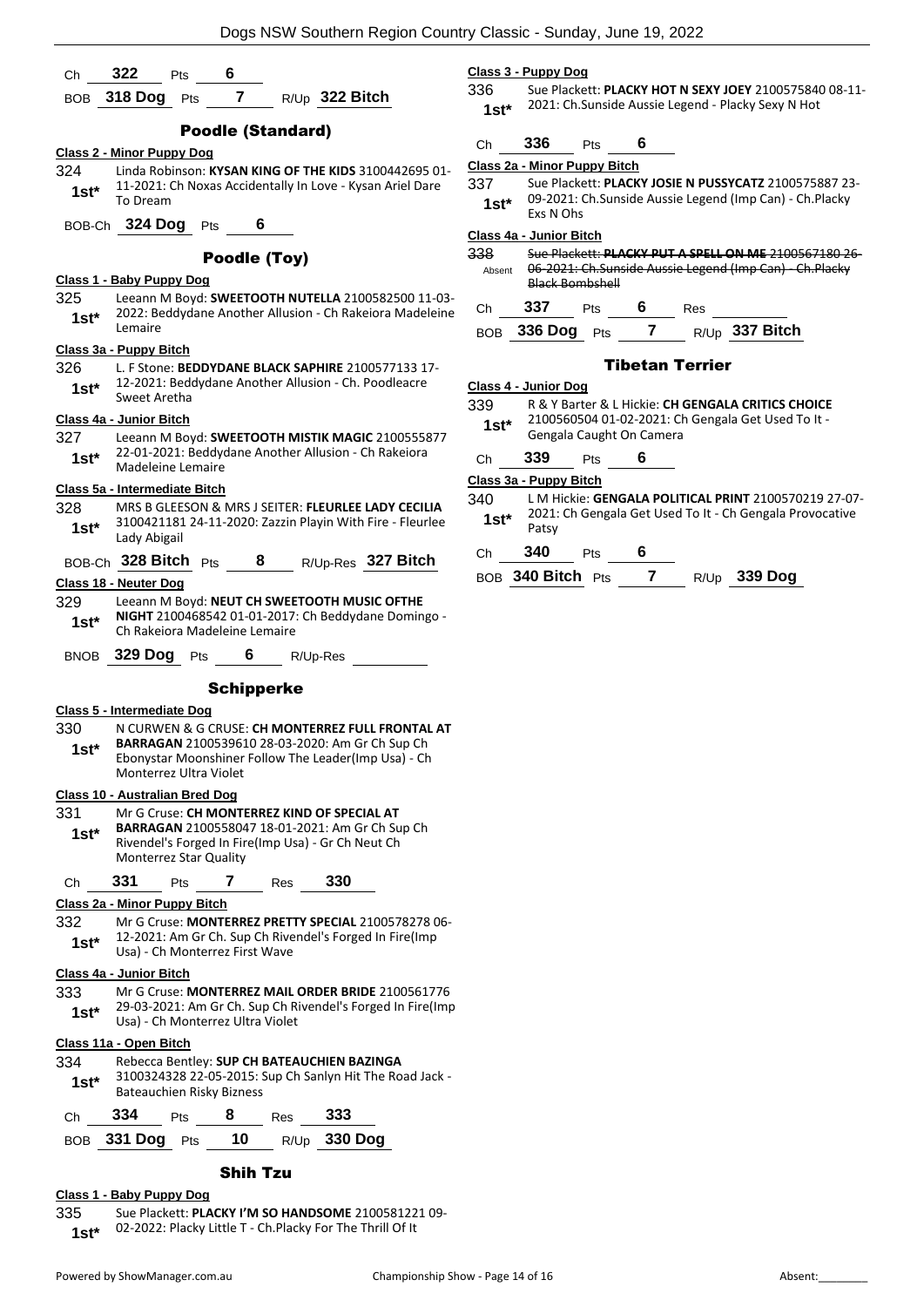## Group 7 - Specials

| Best            | 331                                                  | Schipperke                                                                 |  |
|-----------------|------------------------------------------------------|----------------------------------------------------------------------------|--|
| Pts: 25         | Mr G Cruse: CH Monterrez Kind of Special At Barragan |                                                                            |  |
| R/Up<br>Pts: 15 | 311<br>(AI)                                          | <b>Great Dane</b><br>Frieda Clifton: Sup Ch Danefred Memories RMade o This |  |
| <b>Baby</b>     | 320                                                  | <b>Japanese Spitz</b><br>Rebecca Bentley: Belzbentley feather weight       |  |
| Minor           | 332                                                  | Schipperke<br>Mr G Cruse: Monterrez Pretty Special                         |  |
| <b>Puppy</b>    | 340                                                  | <b>Tibetan Terrier</b><br>L M Hickie: Gengala Political Print              |  |
| Junior          | 317<br><b>HEAVEN</b> (AI)                            | <b>Great Dane</b><br>MISS A FOSTER: Aust Ch DANEFRED BACKIN SEVENTH        |  |
| Inter           | 330 <b>Sand</b><br><b>BARRAGAN</b>                   | <b>Schipperke</b><br>N CURWEN & G CRUSE: CH MONTERREZ FULL FRONTAL AT      |  |
| Aus Br          | 331 —                                                | <b>Schipperke</b><br>Mr G Cruse: CH Monterrez Kind of Special At Barragan  |  |
| Open            | 334                                                  | Schipperke<br>Rebecca Bentley: Sup CH Bateauchien Bazinga                  |  |
|                 |                                                      | Neuter                                                                     |  |
| Best<br>Pts: 7  | 329<br>NIGHT                                         | Poodle (Toy)<br>Leeann M Boyd: NEUT CH SWEETOOTH MUSIC OFTHE               |  |

**R/Up 310 Dalmatian** M obrien: Thunderspot flash of silver

Finish Absent **9**